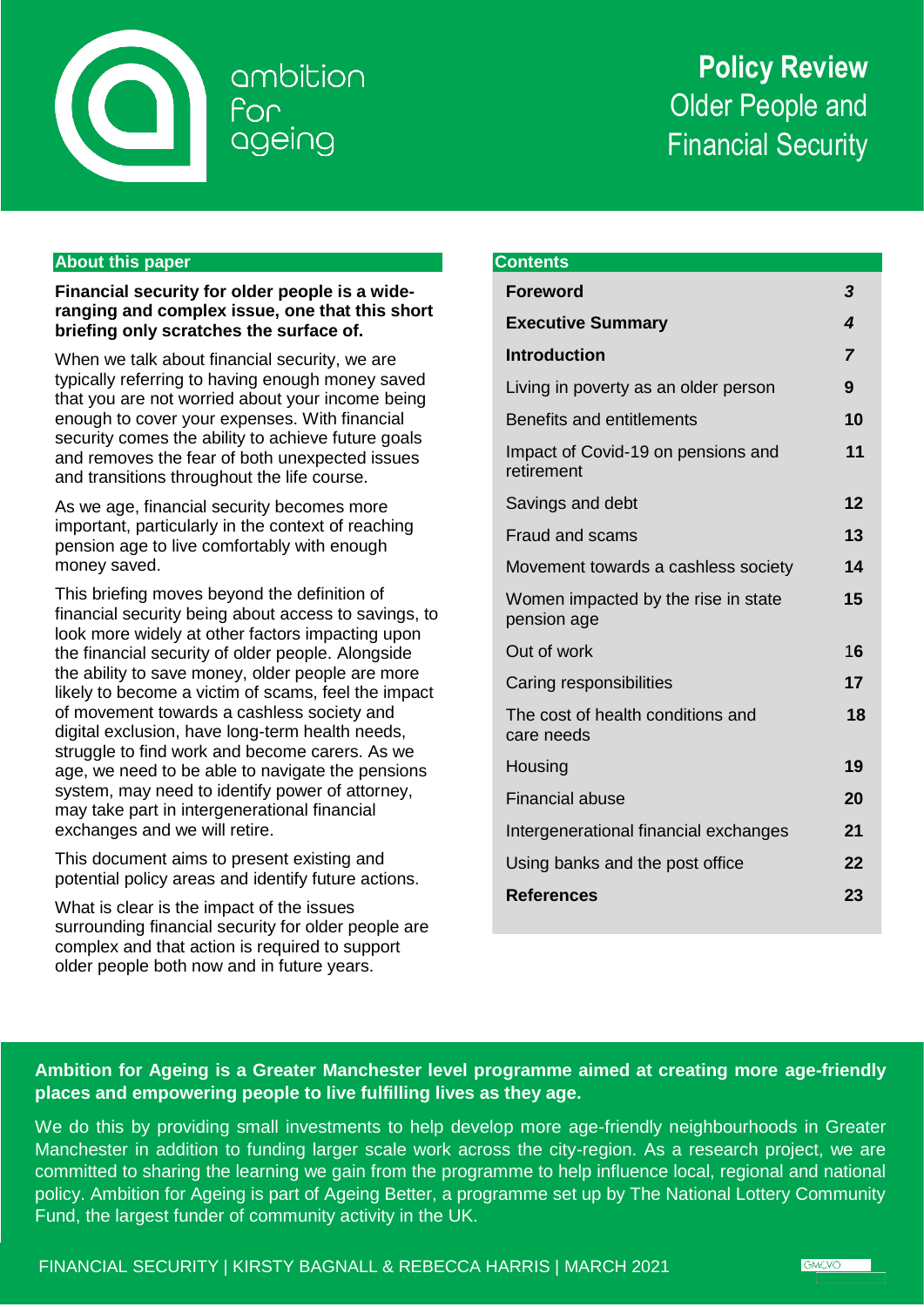This review used the following methodology:

- Desk-based research on the topics
- Call for evidence to identify issues
- Identification of relevant Ambition for Ageing projects
- A literature review of existing academic research into the issues
- Assessing the topics in light of Covid-19
- Identification of potential partner organisations
- Highlighting any potential for new policies

This paper summarises a number of policy areas on the topic of financial security.

This review was carried out over a few weeks in July 2020 and this document was revisited in March 2021. Due to the tight timescales, general impact of the pandemic and breadth of information available on this topic, it has been impossible to investigate everything in great depth. This review aims to highlight the policy issues of interest and priority for the people, organisations and stat bodies within Greater Manchester and provide sources of information for further work.

As with all policy, a number of cross-cutting themes occur within this document, inequalities being the largest, which impacts on all themes. Policy areas such as housing and transport are mentioned briefly within this document, but sit outside of the scope of this paper, so are not explored in-depth within this document.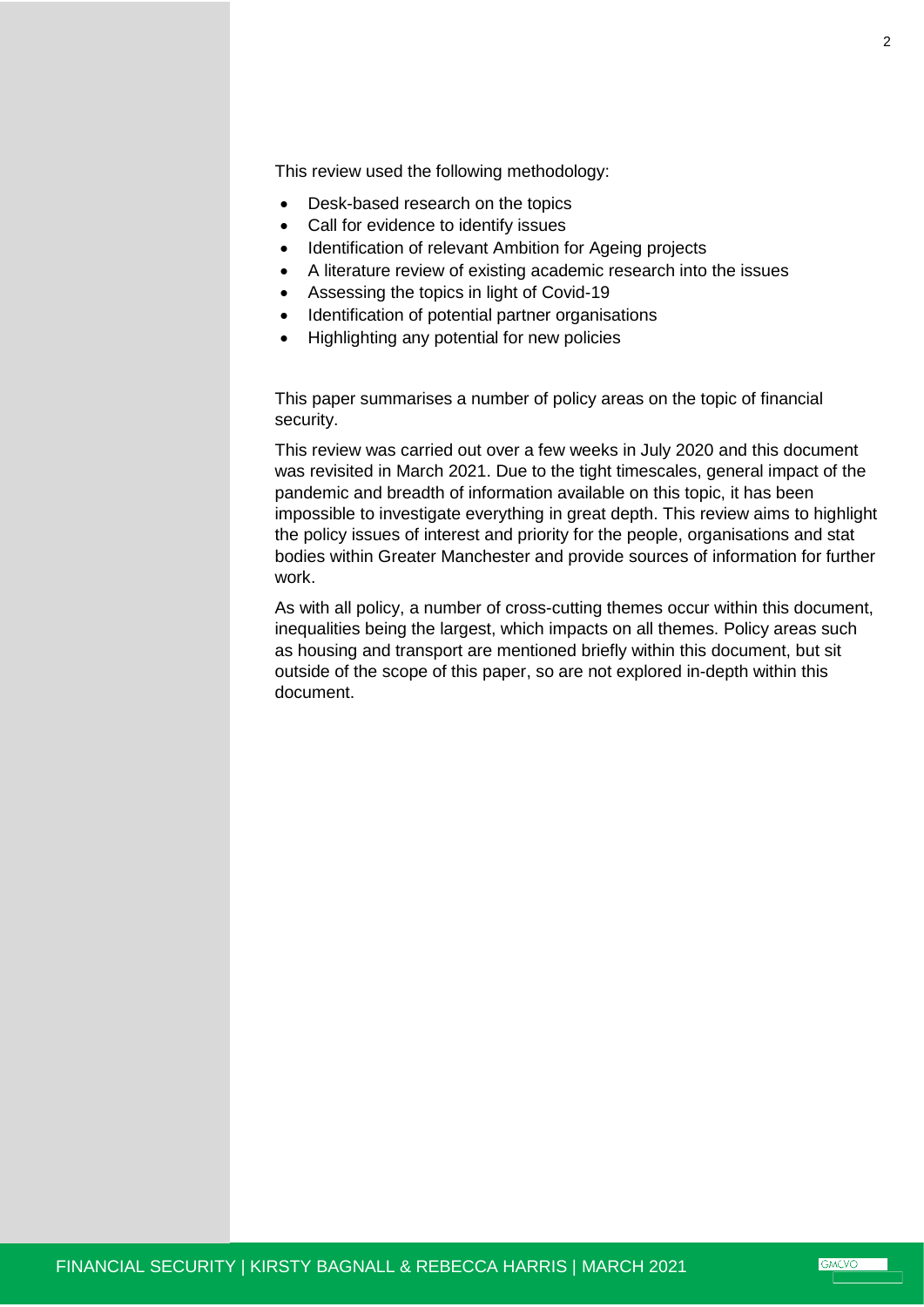

# **Debora Price**

 Professor of Social Gerontology University of Manchester

The World Health Organisation defines health as a state of complete physical, mental and social wellbeing – a state which cannot be achieved unless people feel financially secure throughout their lives. The WHO vision for an age-friendly world is one in which all people can participate in society, and which treats all with respect, regardless of age; one in which social connection and activity are promoted even at the oldest ages, and care is provided when needed. Financial security is clearly critical to achieving these ideals of wellbeing, and ensuring financial security for all people into late old age is a hallmark of a functioning, empowering and caring society. Understanding how we achieve this must be a priority concern for individuals and society, and their local, regional and national governments.

This important and timely policy review on the vital topic of financial security from Ambition for Ageing is therefore very welcome. The Ambition for Ageing programme has been instrumental in progressing change in Greater Manchester, working towards a society in which older people are empowered to influence their communities and policy, and in scaling up initiatives which enhance wellbeing for Greater Manchester's older populations, their families and communities.

In this report, Kirsty Bagnall and Rebecca Harris have carried out an impressive survey of the core domains of financial wellbeing in later life, gathering lessons and key messages from academic and policy literature. From living in poverty to cashless societies, financing health and care needs and housing issues, intergenerational exchanges, to financial abuse and scams, writing wills and Powers of Attorney, a large range of key areas are covered. This tells us how many parts of our complex world we need to get right to create the kind of world envisioned by the WHO and that we all want to grow old in.

The Covid-19 pandemic has starkly exposed the need for action on financial security across the life course, and we can see that there are many risks and dangers ahead for the ageing of current and future generations of older people. We are fortunate in Greater Manchester to have policymakers striving to create a better and more equal world for those in the region, and committed to creating a community in which people can age well. This briefing note sets out many of the issues we need to think about and act on, to take us to that place.

# **Debora Price**

Professor of Social Gerontology University of Manchester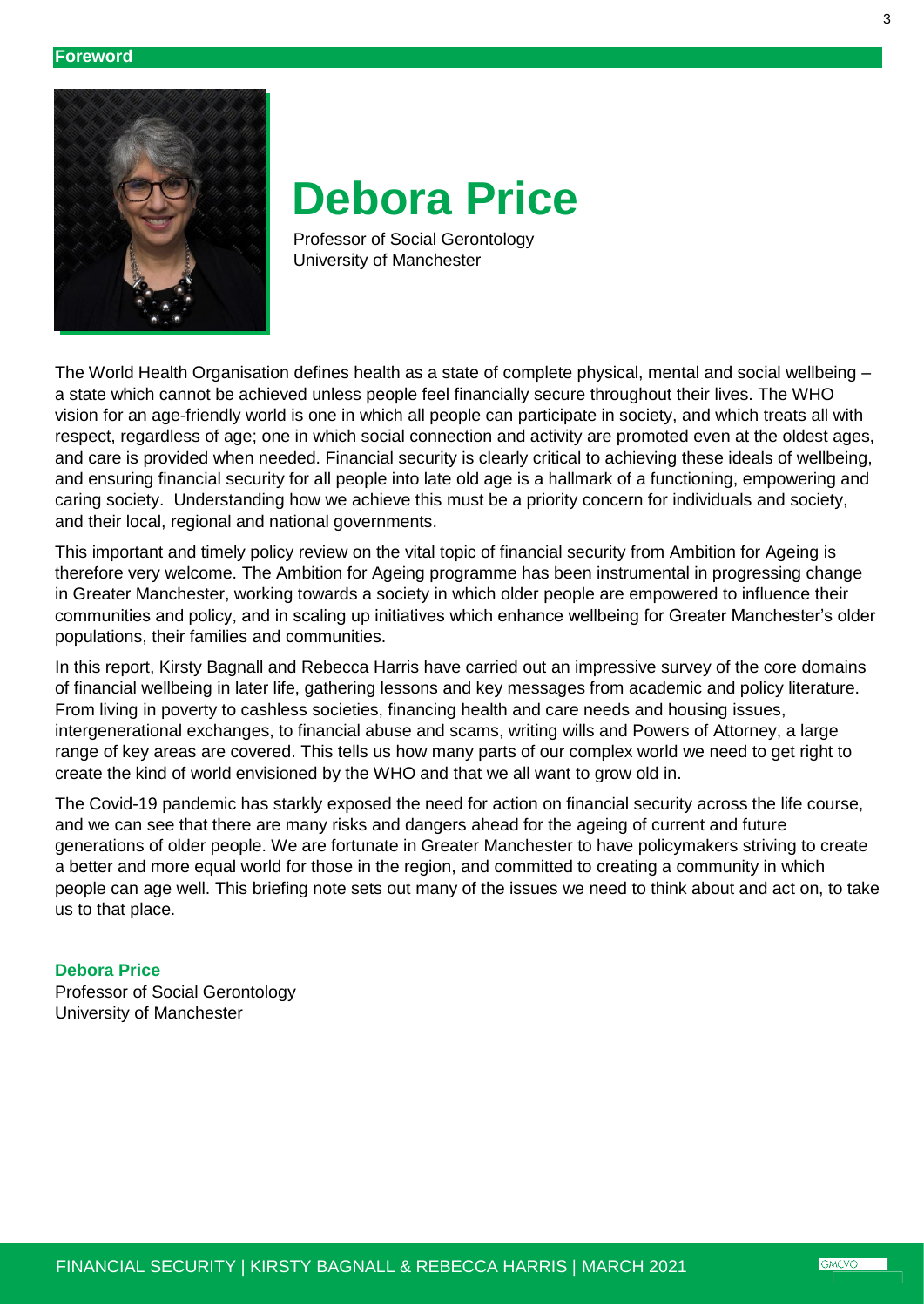#### **Executive Summary**

**Financial security is a fundamental part of living a good life.** The ability to afford a lifestyle where choice is available to you directly links to your financial situation. Having a lack of financial security can lead to immediate anxiety around bills and accommodation, feeling a lack of dignity in having to rely on state or family and worry about the future. This review aims to look at the number of different factors impact on an individual's access to financial security and make suggestions for further work to tackle these issues.

Although figures of **older people living in poverty** are lower that they were 20 years ago, two million (16%) of pensioners in the UK live in poverty, and these figures are higher for Asian and Black pensioners. Antipoverty measures will become even more significant as a result of the Covid-19 pandemic, which British think tank Institute for Public Policy Research has estimated could leave 1.1 million more Brits under the poverty line by the end of the year.

Age UK estimate that every year around £3.8bn in eligible **benefits and entitlements** still goes unclaimed by older people in Great Britain and analysis from national poverty charity Turn2us revealed in 2019 that as many as 3.4 million people over the age of 65 are not claiming the Attendance Allowance they are entitled to. Unclaimed benefits cannot solely be attributed to a knowledge gap; it is important to address stigma associated with claiming, encourage those who have previously claimed and been refused to try again and highlight success stories from older people who have successfully claimed and the impact it has made. With the removal of free TV licenses in August 2020, to be eligible for a free TV licence people, over 75 have to be claiming Pension Credit, giving a good opportunity to promote the benefit.

A longer term **impact of the Covid-19 pandemic will have on the value of pensions**. Many of those who are today reaching or are past retirement age do not have final salary pensions, relying instead on defined contribution schemes that depend on investment performance and which have taken a huge knock during the current economic downturn. There will also be long-term implications for those who have benefited from pension freedoms and accessed their pensions early during the pandemic, with the amount available on retirement being less than expected if they dip into the pot early. In addition, research by Legal and General Retail Retirement, published in June 2020, found that 15% of UK workers in their 50s plan to delay their retirement date by an average of three years due to the impact of the virus.

Nationally, 25% of pensioner households do not have any **savings** and Age UK's 2013 study found that whilst the proportion of people aged 50 and over with **debts** fell between 2002 - 2010, the amount owed by those in debt had increased substantially. This is also an area that disproportionately impacts on women, whether divorced, widowed or never married - by the age of 65, the average woman has just one fifth the size of the average man's pension at the same age. In addition, research by Royal London found that 54% of UK adults don't have a will, and 5.4 million people do not know how to make one. Free Wills Month is held in March and October, and may provide an opportunity for promotion.

A 2019 Age UK study found that an older person becomes a victim of fraud every 40 seconds, yet only 5% of scams are reported. More than 1,000 reports of **fraud and scams** are recorded every month across Greater Manchester and a large percentage of these are made by older members of the public who have fallen victim to telephone scams, online scams and doorstep crime. Scammers have taken advantage of the Covid-19 pandemic to extort money from people or gain access to homes. As many older people think it is their bank's responsibility to protect them from fraud and would rely on their bank to inform them of scams, there is an opportunity to work alongside local banks to offer support to older people. Similarly, existing GM schemes such as Senior Scam Busters give opportunities for older people to feel empowered around scams.

Cash is still an important resource for older people, despite the current **movement towards a cashless society** and the rise in online commerce. A cashless society supports inequality, removing access to essentials, such as food for those without bank accounts such as people in poverty and homeless people and those who use cash for budgeting or confidence purposes. The number of cash machines in the UK is dropping, and a quarter of all UK cash machines now charge fees. The Covid-19 outbreak has further highlighted this disparity. Despite the World Health Organisation stating that cash is no more likely to carry the virus than other surfaces, many businesses have moved to a preference for cashless payments or operating in a cashless environment. Further information on Government commitments of protecting cash as announced in the March budget have not yet been forthcoming.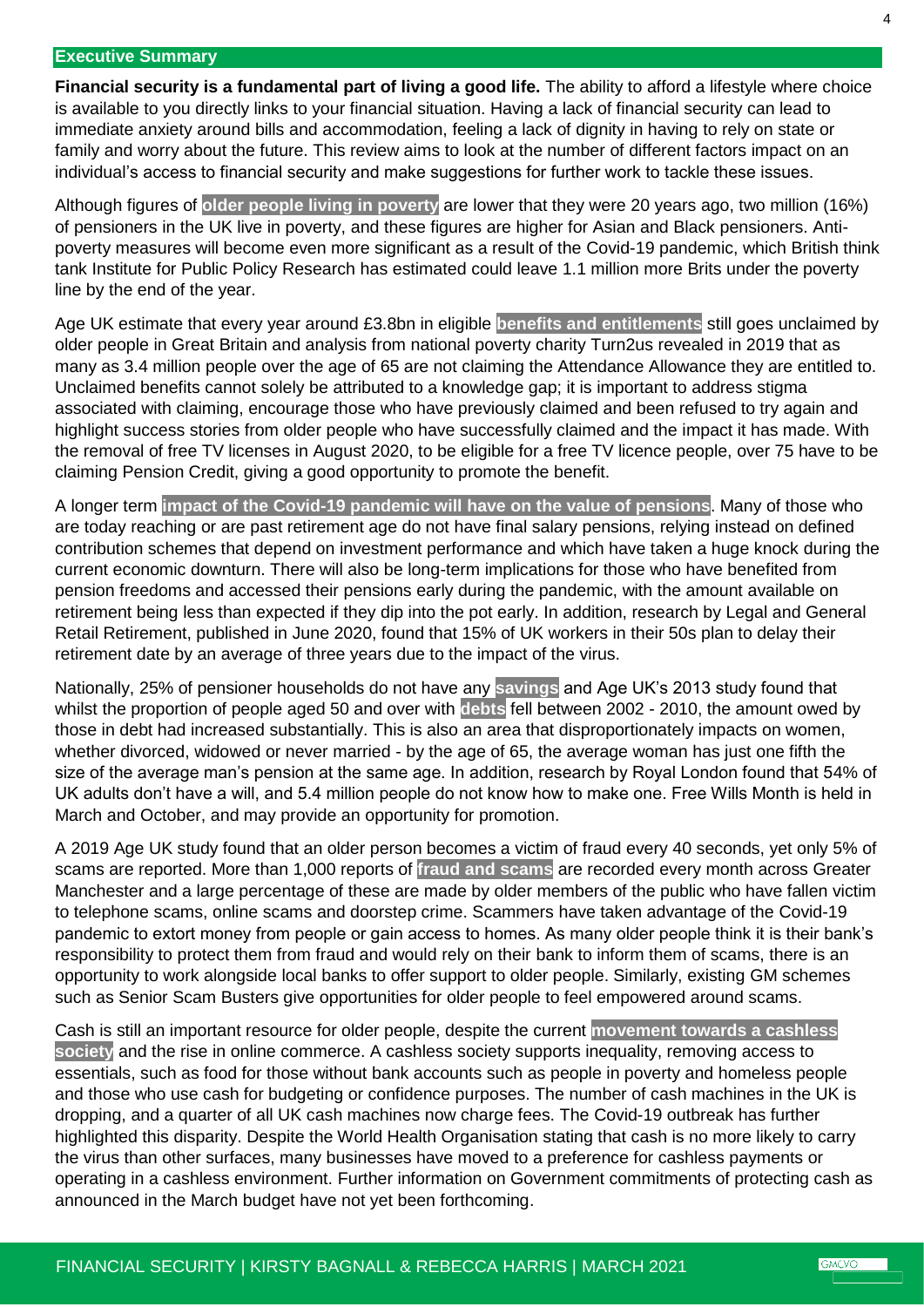Women Against State Pension Inequality 'WASPI' is the name given to the 3.8 million **women impacted by the raising of the pension age** in line with the 1995 Pension Act and the acceleration of the rise within the Pensions Act 2011. There are a number of campaigning groups aiming to tackle the inequalities it has brought about. As a result, this is very much a live issue and should be kept in mind when planning financial security programmes and regionally, Greater Manchester may want to consider additional support for this group.

Around 1 million people aged between 50 and state pension age are **out of work** but would like to work. Employment rates of people aged 50-64 are lower in Greater Manchester than the UK average, with forecasts suggesting this performance gap will not close over time. More needs to be done to support older workers to find employment, and support older workers to stay in work. Research into the barriers older people face to getting back into the job market include dealing with a physical or mental health condition, being a carer, finding jobs that matched their skills, lack of flexibility in the job market, limited access to IT, limited or unreliable transport links, gaps in career history, lack of suitable training opportunities and a lack of respite care. Recent measures to support under 25s in the labour market, such as the Kickstart Scheme are to be welcomed, however, there are fears this could result in making it harder for the over 50s to find work.

Having **caring responsibilities** can also have a big impact on individual's finances. Recent projections in estimate the number of carers in the UK to be as high as 8.8 million with the peak age of caring being 50-64. The impact on unpaid carers during the pandemic has been huge in all aspects, with a nearly 50% increase in the number of unpaid carers since the crisis began. On average, adult carers lose over £11,000 in annual earnings due to either a cut in working hours or a change in role, or both. With 280,000 known carers in Greater Manchester<sup>1</sup>, this suggests a loss of up to £3.08 billion per year. Support could be given to carers through increasing carers allowance (which remains the lowest benefit of its kind), increasing the earnings threshold for those who do work and increasing the numbers of flexible or part time jobs to allow carers who can to take on part-time work. There is also a need for building an economic case for good care based on the impact of involuntary care burdens on carers.

**The cost of health conditions and care needs** adds a financial burden to individuals as they age, as the likelihood of having one or more chronic diseases increases with age. Although most health conditions are covered by the NHS through taxes, there are additional costs to declining health that has a disproportionate impact on older people, for example, paying for adaptations to housing, paying for special diets, the cost of adaptations not covered by the NHS or transport costs. With increased strain on social care, many local authorities will continue to be unable to support all care needs, focusing on the highest need. The Covid-19 pandemic has highlighted these inequalities, with the deaths of care home residents providing the starkest figures. However, Greater Manchester is in a better position than most, with movement towards bringing health and social care under one system, which would lessen the burden of care costs on those who need support and gives regional and local organisations the opportunity to influence policy at a GM level.

Access to good quality **housing** is core to feeling secure, especially as we get older. For older people who do not own their own homes and with access to social housing restricted because of a lack of supply, renting privately is often the only option. It is estimated that a third of people aged 60 and over will privately rent by 2040. Rising rents are leaving one in three older renters in poverty after their rent is paid, compared to just fewer than one in ten older people living in owner-occupied homes. In addition to this uncertainty, nearly three in ten older private renters do not live in decent housing. The Centre for Ageing Better, and others, are currently working on a Good Home Inquiry to improve policy and practice on housing for later life to "ensure new homes are future proofed and that there is a diversity of suitable homes, that current homes are adapted, and better information is available for people approaching later life.

**Financial abuse** of older people is a hidden and stigmatised problem despite being one of the most prevalent forms of abuse against older people. Research has found that financial exclusion, low levels of financial capability, and cognitive impairment can mean that older people become dependent upon others to manage their finances or to access their income or savings. With cases of domestic abuse estimated to have increased by 20% during the Covid-19 lockdown, as many people are trapped at home with their abuser, this issue is one that is likely to have worsened during the pandemic. In addition, under the current measures, many of the usual opportunities to identify abuse have been lost, such as through contact with professionals at routine appointments. The number of older people registering for power of attorney to allow others to take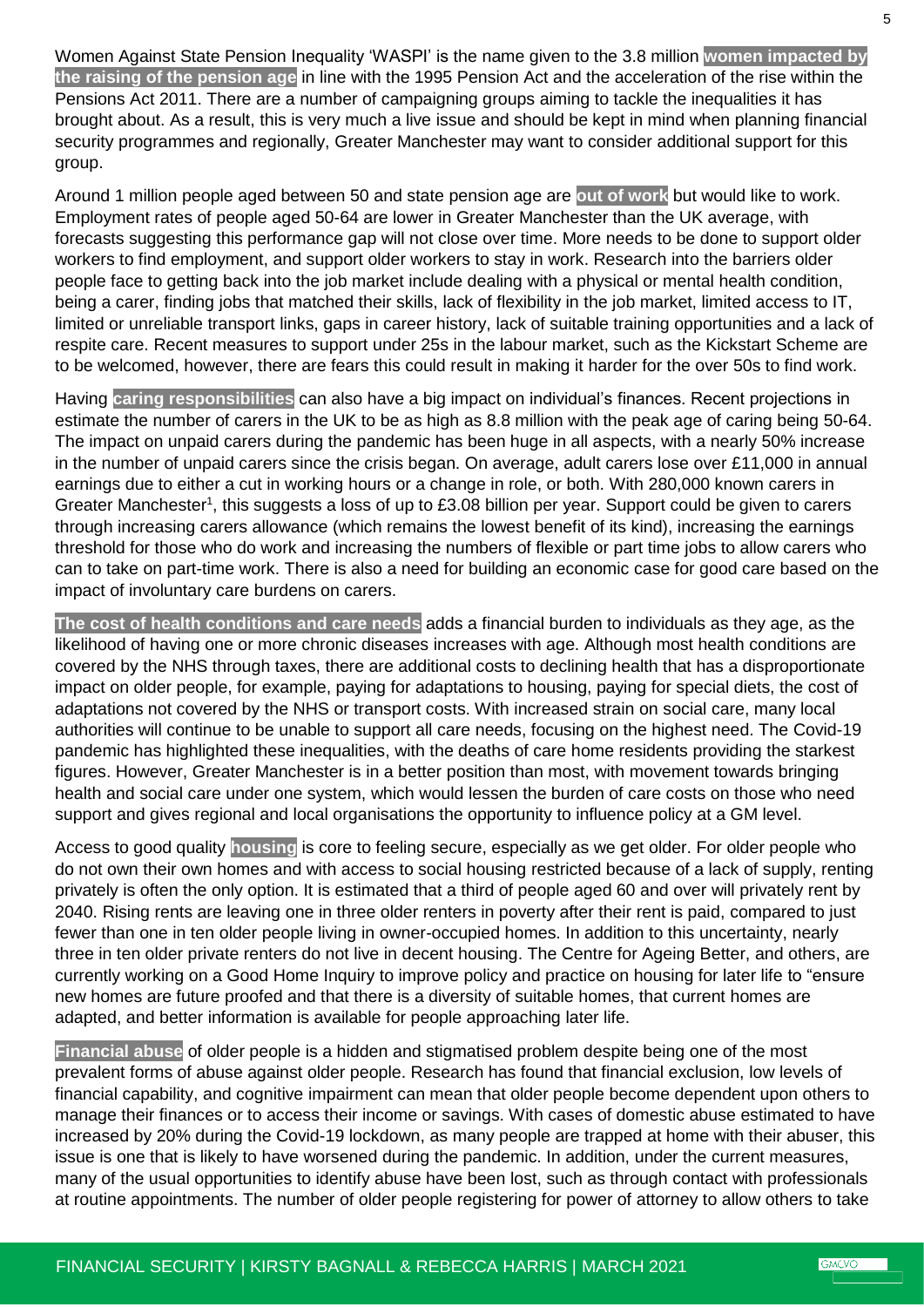control of their affairs if they fall ill, has more than doubled to 3.85 million in the past three years. People who struggle to manage their own money are particularly vulnerable to financial abuse. Yet, there is very little understanding about how older adults are supported to manage their money, and work is urgently needed to fill this gap.

The 'Bank of Mum and Dad' is a well-known term referring to parents lending or giving money to their children, often in support of getting a mortgage, paying rent and providing other living costs. This is one form of **intergenerational financial exchanges** – the passing of money from one generation of a family to another. New research from the Institute for Fiscal Studies suggests that parental wealth is very unequally distributed and inheritances are expected to reflect the unequal distribution of parental wealth. The research also found links between education and region and parental wealth. These intergenerational exchanges also take place from children to parents with recent reports estimating that between a quarter and a third of young people expect to financially support their parents in later life

As with other enclosed spaces, on the onset of Covid-19 has made **using banks and the post office** a challenge for some people. As access to these spaces is essential for many older people, to access cash, services and support, and social connection it is important they are not excluded from these spaces through fear or risk of infection. Around 900,000 people use their local post office to collect the pension every week, with 870,000 continuing to do so during the Covid-19 lockdown. Post offices are of particular importance to more rural communities, who still use post offices significantly more often than urban consumers. There is the potential to work with banks and post offices to continue to offer times for those more at risk to the virus, or promote existing quiet times.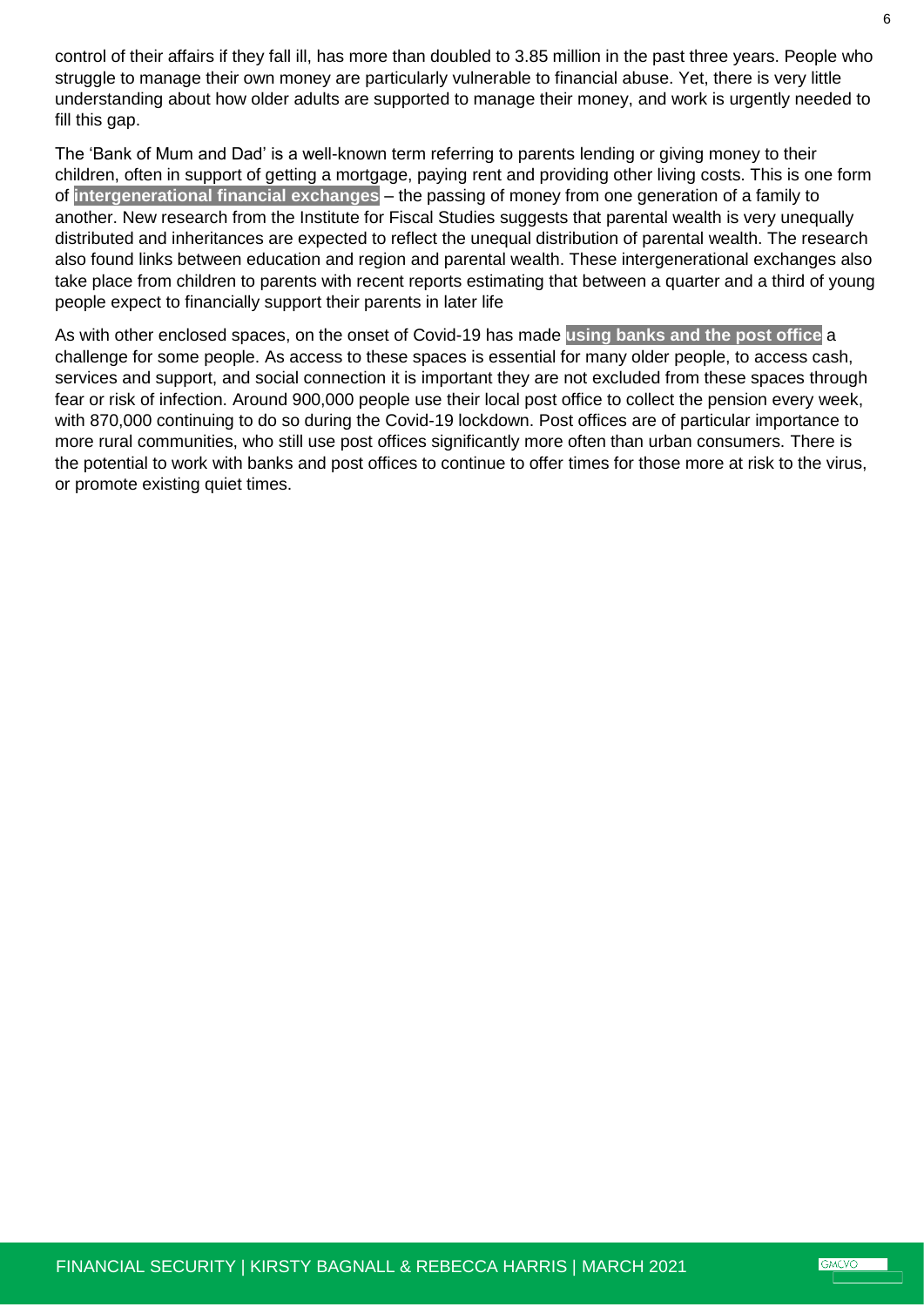#### **Introduction**

A 2011 study by the National Centre for Social Research on behalf of the Department for Work and Pensions (DWP) identified three categories of lifestyle in retirement: 'basic', 'comfortable' and 'wealthy', with three key components informing the definition of these various lifestyles:

- security (no anxiety around bills and accommodation)
- $\bullet$  independence (dignity state, family, self-care)
- choice (where to live, what to do, what to eat). $2$

A 'basic' lifestyle was seen to be one which lacked financial security and independence and was therefore seen to be characterised by anxieties around being able to afford to pay bills and replace household goods, as well as financial dependence on friends, family and state benefits.<sup>3</sup>

# **A number of different factors impact on an individual's access to financial security, and unsurprisingly, inequality can be a cause of poor financial security. For example:**

With the changes to the state pension age, a generation of **older women** are forced to work longer before accessing their pensions, many of whom were unable to plan for the change. The Women Against State Pension Inequality (WASPI) campaign is explored further in this briefing, however pension changes are not the only financial issue to have a stronger impact on women. Women's pensions are £100,000 less than men's due to gender pay gap and childcare commitments with 1.2 million women approaching retirement age having no savings at all, 50% higher than the figure for men of the same age.<sup>4</sup>

A February 2020 paper from Cambridge University Press suggested that older women were more likely to have financial problems than older men, particularly those women who were living on low incomes and who were separated or divorced. Following the breakdown of a relationship, many older women were at increased risk of more debt and bankruptcy, particularly those aged between 55 and 64 years and those in routine and semi-routine occupations. <sup>5</sup> Whilst costs are lower in two-person households, older women are more likely to live alone.<sup>6</sup>

The legacy of Covid-19 has the potential to further intensify these inequalities with divorce rates growing, unequal distribution of gendered roles at home, a growth in domestic abuse and an increase in widowhood due to the virus, which all have significant financial consequences. Lone parents' poverty, which is 90% made up of women, is also likely to substantially increase, bringing with it greater stress and an inability to save for retirement.<sup>7</sup>

Research from the Centre for Ageing Better on those approaching retirement age found that that a third of the poorest people aged 50-70, living on less than £150 a week, are **Black, Asian or of a minority ethnicity (BAME).** <sup>8</sup> The same research quotes that BAME people in their 50s and 60s are half as likely as their white peers to be home owners and those from BAME groups are more likely to report problems with their housing<sup>9</sup> and BAME people are less likely to have a private pension, even among those in work.<sup>10</sup> People who were born overseas and want to retire to their country of birth face financial and other barriers, with many people who have lived and worked in the UK for 30 or 40 years but who then retire overseas receiving UK State Pensions that are frozen in value when they leave the UK.<sup>11</sup> With research finding that long-standing systemic health and social inequities have put BAME people at increased risk of both contracting and dying from Covid-19, this further impacts on the financial security of BAME groups.12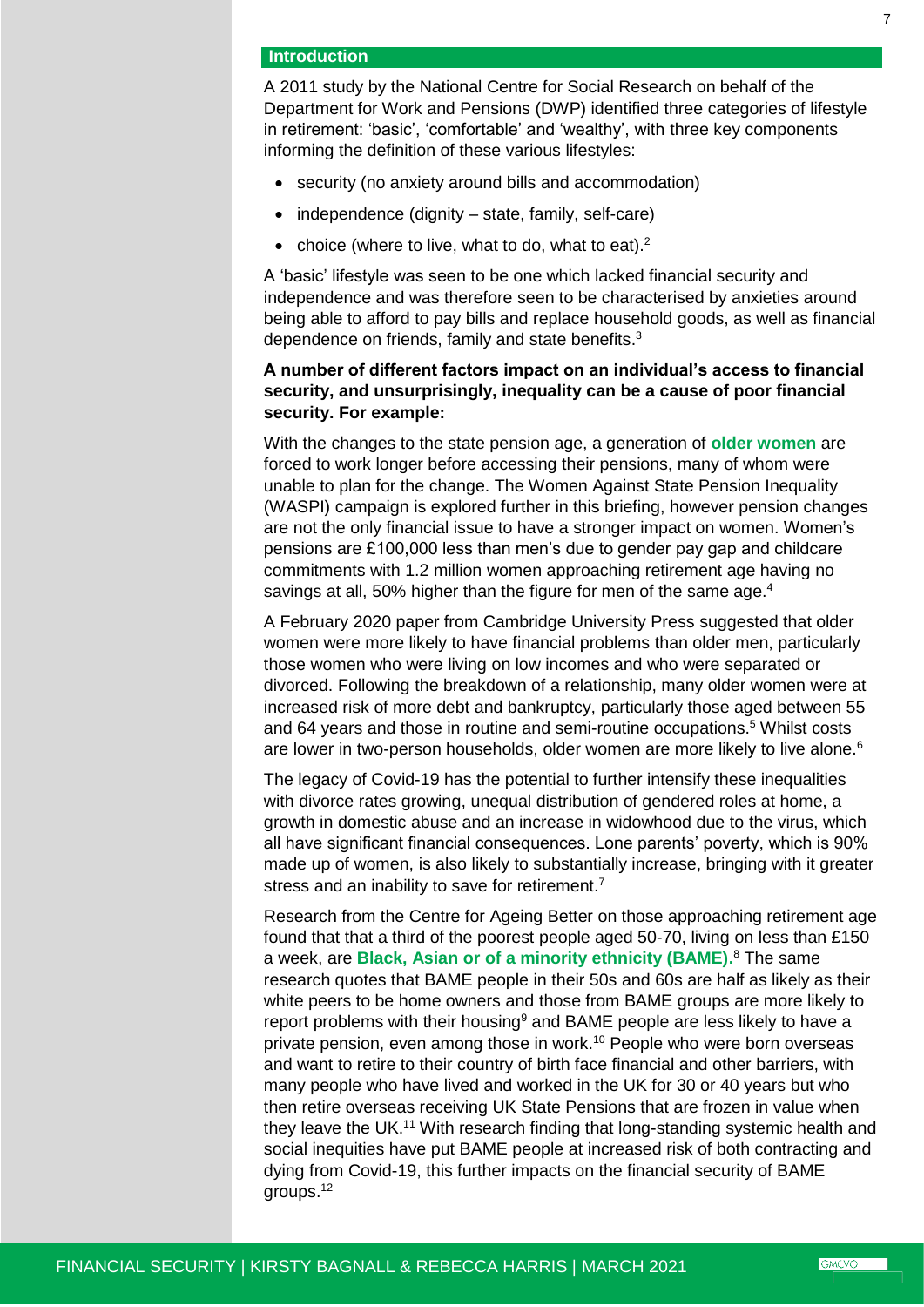**Living with a disability** throughout one's life is a substantial driver of poverty and financial stability and as we age, we are more likely to develop health or social care needs. It is important to remember that behind each theme, older people living with a disability will be facing extra costs. The disability charity Scope estimate this 'disability price tag' to be an average of £6,840 a year, however one in four disabled people pay over £12,000 a year extra due to their condition.<sup>13</sup>

Although the stereotype of the Pink Pound (the long-standing idea that the **LGBT community** are more prosperous than their heterosexual counterparts) is still used in marketing, the research shows that is far from the reality. Research shows that a lifetime of inequality for LGBT people impacts on their finances in later life, such as the impact exclusion from mortgage markets, the long term impact of employment discrimination and lack of access to civil partnerships until 2004 and marriage until 2014.<sup>14</sup> Research suggests that on average gay males earn less than heterosexual males, due primarily to another longstanding inequality<sup>15</sup> however, for lesbians, the inverse appears to be true, with lesbians, on average, earning more than heterosexual women (although still less than men).<sup>16</sup>

The impact coming out can have on familial relationships can also have a long term impact on financial support. As with older women in general, there are cost implications of living alone for lesbian, gay and bisexual older adults, who are less likely to be married than their heterosexual peers, less likely to have children, and are more likely to live alone.<sup>17</sup>

A survey carried out by the LGBT Foundation during Covid-19 found 9% of LGBT respondents had to claim financial support from the government that they wouldn't usually claim. This includes 11% of BAME LGBT people, 19% of disabled LGBT people, 21% of trans people and 16% of non-binary people. This was however surveying all LGBT people rather than just older people.<sup>18</sup>

These examples show that inequality can worsen financial insecurity and open marginalised people up to further financial inequality as they age.

**As a result, this document is presented with an understanding that the policy areas outlined within will disproportionally negatively affect the experiences of marginalised groups, including those referred to above.**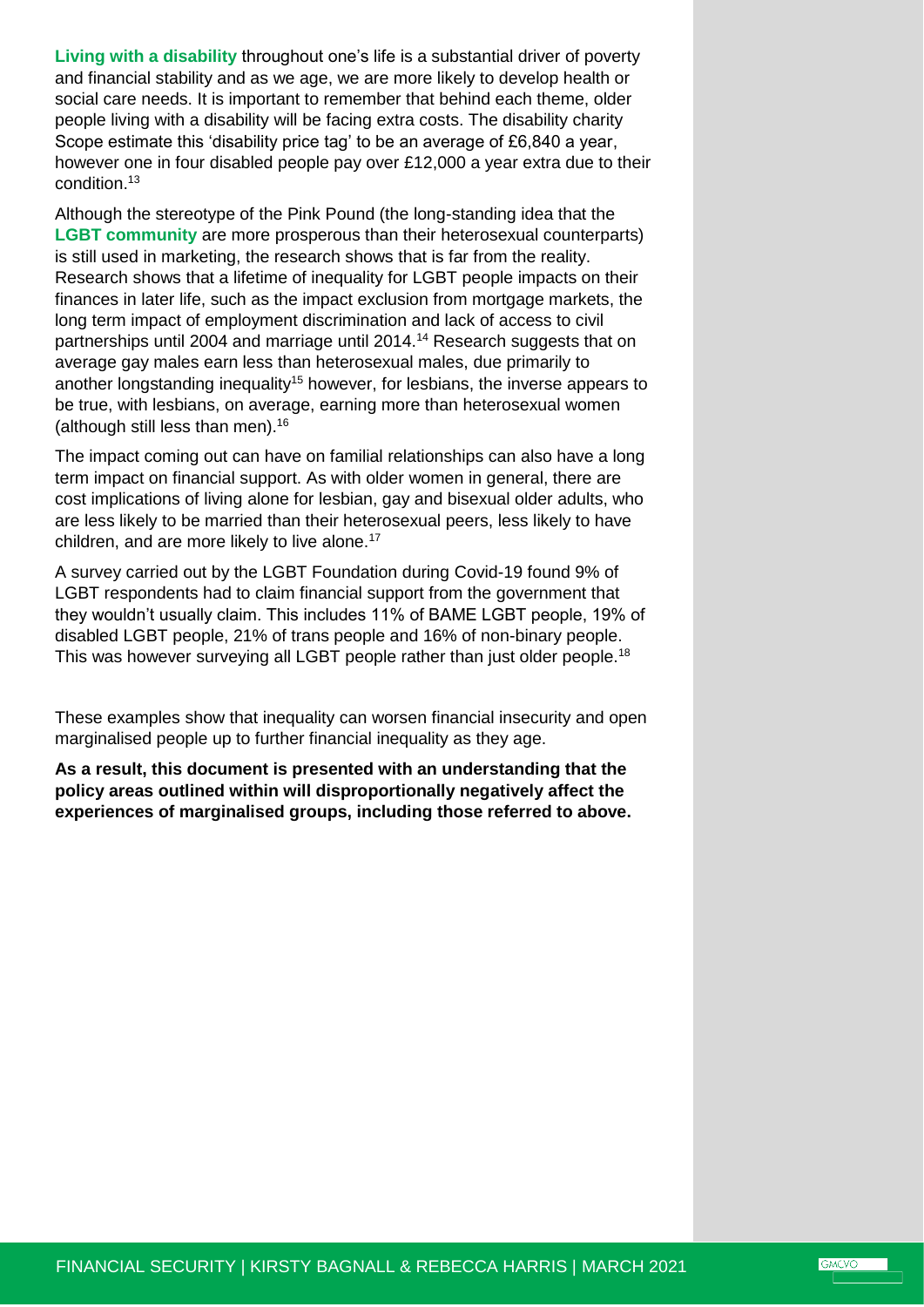# <span id="page-8-0"></span>**Living in poverty as an older person**

Although poverty levels are lower that they were 20 years ago, two million (16%) of pensioners in the UK live in poverty.<sup>19</sup> 1.6 million of these pensioners are also living in absolute poverty, meaning their income is less than 60% of what the median income was in a fixed year (2010/2011 is often used) after accounting for housing costs.<sup>20</sup> Additionally, 31% of Asian or Asian British pensioners and 32% of Black or Black British pensioners are in poverty, compared to 15% of white pensioners.<sup>21</sup>

There are worrying signs that previous progress on pensioner poverty is reversing: "2017-18 saw the first rise in more than a decade."<sup>22</sup> Research from Age UK in 2019 found that of UK pensioners living in poverty, a worrying 8% - equivalent to 940,000 - would not be able to pay an unexpected bill of £200.<sup>23</sup> In Greater Manchester, 50,000 people experience pensioner poverty, reflecting experiences of long-term unemployment and chronic ill-health.<sup>24</sup> It is worth noting that disability benefits (Disability Living Allowance/Personal Independence Payment) skew poverty statistics as it is regarded as income, yet does not fully account for the additional costs of living with a disability. So whether claiming or not claiming disability benefit, poverty statistics will likely be under representative of older people living with disabilities as it costs them more to live.

Research undertaken as part of the Just Ageing? programme in 2009 found that, "poverty in later life was strongly linked to increasing age, lower social class, lack of educational qualifications and housing tenure as a renter or a mortgage holder. Being in poor general health was associated with being in poverty, but there was little variation by the other health measures considered, for example, having a chronic health problem or difficulties with daily living at the time of the study."<sup>25</sup> Amongst other findings, the report states that "for women (but not for men) being ever divorced, or ever widowed, significantly and substantially increases the likelihood of being poor in later life." The study also found that, "the proportion of working life spent in paid work is largely not a predictor of later life poverty once other factors are controlled… having paid work throughout the working life is not enough to ensure an escape from poverty in old age. Policies that are simply aimed at getting people into work are not sufficient to address long term concerns about later life poverty."<sup>26</sup>

There is an area of study around the psychological impact of poverty, including the stress caused by lack of resources, which has been found to effectively reduce IQ and inadvertently cause people to make bad, shortterm decisions that help keep them in poverty.<sup>27</sup> Many areas have anti-poverty strategies, and the challenge is to ensure that older people are represented in these, for example, Age UK Salford hosted sessions funded by Ambition for Ageing for older people living with disabilities to build their skills and knowledge about what support is available to help them manage their finances, as part of the city's anti-poverty strategy.

Anti-poverty measures will become even more significant as a result of the Covid-19 pandemic, which British think tank Institute for Public Policy Research has estimated could leave 1.1 million more Brits under the poverty line by the end of the year.<sup>28</sup> We have already seen that claims for Universal Credit from the over-50s have more than doubled since March. This rise is of particular concern as it highlights the number of over 50s who have not only been impacted by the pandemic, but have less than £16,000 in savings and therefore meet the eligibility criteria for Universal Credit.<sup>29</sup>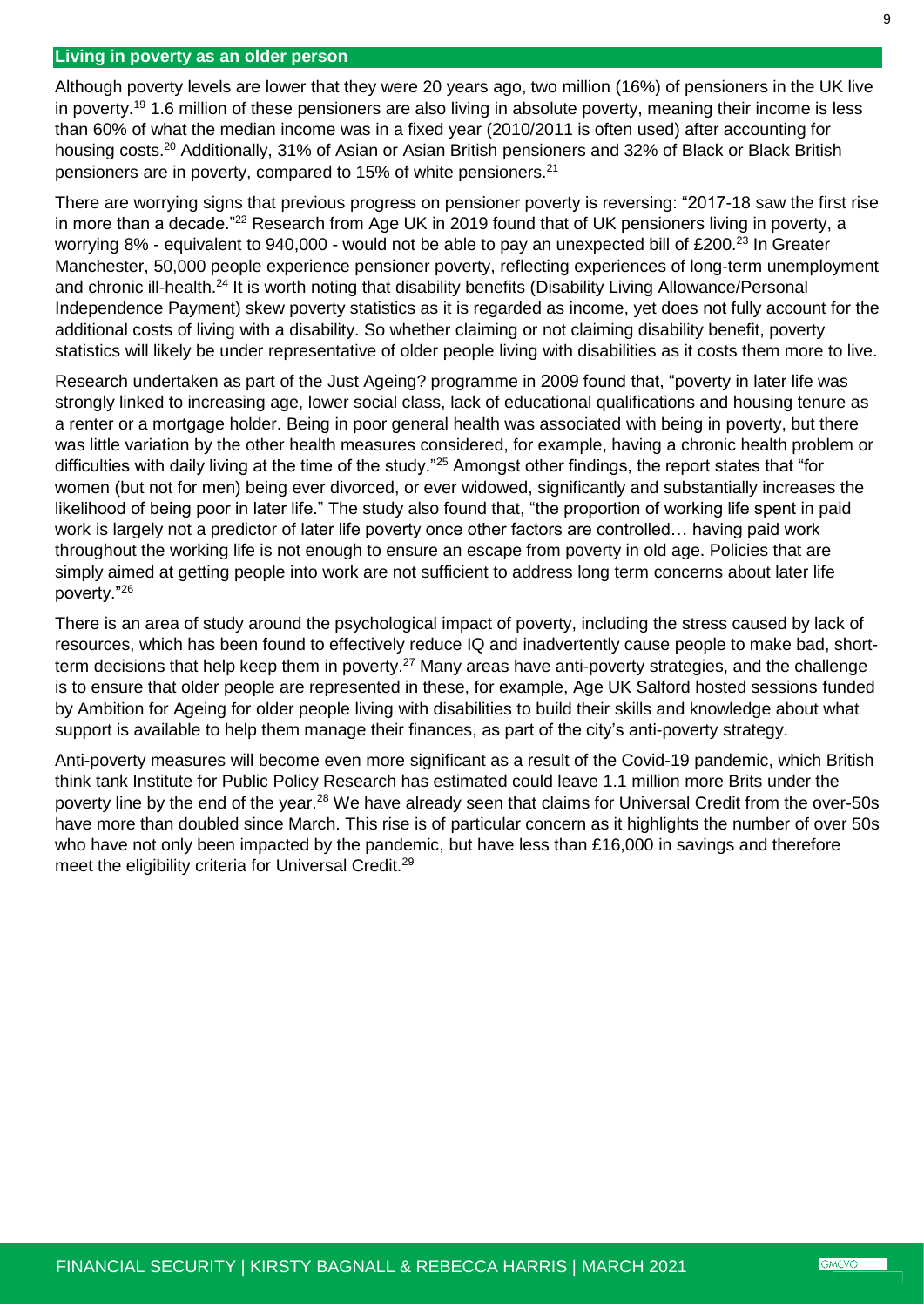#### <span id="page-9-0"></span>**Benefits and entitlements**

Age UK estimate that every year around £3.8bn in eligible benefits still goes unclaimed by older people in Great Britain.<sup>30</sup> Analysis from national poverty charity Turn2us revealed in 2019 that as many as 3.4 million people over the age of 65 are not claiming the Attendance Allowance they are entitled to. Reviews carried out Personal Independence Payment (PIP)between August 2017-July 2018 found there were underpayments of £400m, as well as over payments of £370m.<sup>31</sup> Strikingly, the report shows 84% of underpayments involving PIP were due to claimant error. In other words, more than three-quarters of people who received less than they should did so because they either provided inaccurate information or didn't report changes in their circumstances.<sup>32</sup> PIP began replacing the old Disability Living Allowance in 2013 and was designed to provide more targeted support for disabled people in the UK." However, the data around claimant errors and independent reviews of the process indicate the PIP benefit system is difficult to engage with $^{33}$ .

It is expected that a wave of people will be going onto Universal Credit when furlough ends. As Universal Credit is means tested against your savings (only available to people with less than £16,000 savings), it will not be able to cushion the loss of income for many older people, who tend to have more savings than younger people. There is also conditionality, meaning that people have to take full-time jobs if available (not part-time). Anna Dixon, CEO at the Centre for Ageing Better, argues that "this needs to be flexed for those in the years before state pension age so that they could take a part-time role without penalty. Similarly, the approach to Jobseeker's Allowance for those five years before state pension age could be adjusted to recognise that not all available jobs will be suitable given the location and physicality of the work, and that if people of these ages are able to find work it may be part-time."<sup>34</sup>

170,000 households in the North-West are estimated to be missing out on Pension Credits each year, according to Independent Age findings from 2016 - 2017.<sup>35</sup> Those not receiving a full state pension (due to limited qualifying years) could be eligible to receive this top-up benefit guaranteeing a minimum weekly income of £173.75 for a single person or £265.20 for a couple. However, nationally, of those eligible only 60% actually claim. Government analysis of the 2017 - 2018 financial year found that up to £2.5bn of available Pension Credit went unclaimed: on average, this amounted to around £2,000 per year for each entitled family who did not claim.<sup>36</sup> More recently, the Greater Manchester Combined Authority (GMCA) have found that around £100m worth of Pension Credits are unclaimed in the city-region each year. Almost 50,000 households across Greater Manchester are not claiming the credits they are eligible for.<sup>37</sup>

Anna Dixon, Centre for Ageing Better, suggests this high rate "is because the means-tested system, based on income and earnings, is both complex and stigmatising and so people forego the financial support to which they are entitled."<sup>38</sup> To add further complexity, the qualifying age is also gradually increasing to 66 by 2020. It will then increase to 68 in line with the increase in the State Pension age. Independent Age launched a campaign entitled Credit Where It's Due to raise awareness, in which they want the government to commit to clear targets to increase the number of people claiming Pension Credit.<sup>39</sup> They believe a 75% take-up would lift 500,000 older people out of poverty and put an additional £1.25bn into the pockets of the poorest pensioners.<sup>40</sup>

As of changes being introduced on 1<sup>st</sup> August 2020, to be eligible for a free TV licence people over 75 need to be claiming Pension Credit. This means that 3.75 million over-75 households who do not receive Pension Credit will no longer receive a free licence (and will have to pay £157.50).<sup>41</sup> Analysis from Age UK shows that more than 50,000 UK pensioners could be pushed below the poverty line if the BBC goes ahead with proposals.<sup>42</sup> The charity argues that free TV licences provide essential additional support and are "an effective way of reaching all who need help, including the very poorest who are not receiving the meanstested benefits they are entitled to and those with incomes above the level for benefits but who are nevertheless struggling due to high costs, often as a result of ill health or disability."<sup>43</sup> Age UK are still campaigning for this decision to be reversed through their 'Switched Off' campaign.<sup>44</sup>

More needs to be done to raise awareness of Pension Credit in Greater Manchester, particularly now this is linked to free TV licenses for the over 75s. In addition, Pension Credit may open up further entitlements such as free council tax, NHS dental treatment and cold weather payments and it is important to raise awareness of this whole passport of entitlements.<sup>45</sup> Unclaimed benefits cannot solely be attributed to a knowledge gap; it is important to address stigma associated with claiming, encourage those who have previously claimed and been refused to try again and highlight success stories from older people who have successfully claimed and the impact it has made.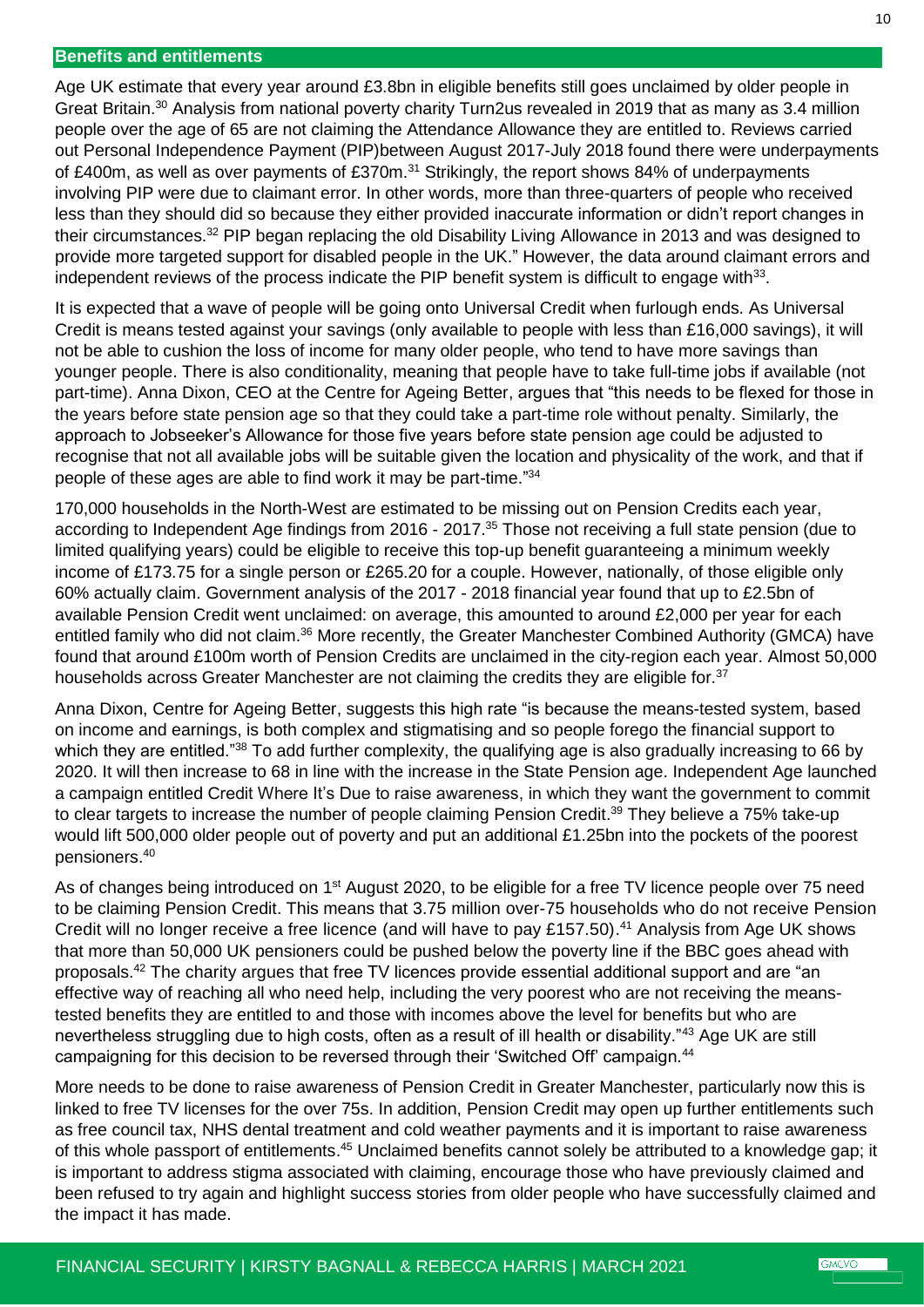# <span id="page-10-0"></span>**Impact of Covid-19 on pensions and retirement**

A longer term impact of the Covid-19 pandemic will be on the value of pensions. Many of those who are today reaching or are past retirement age do not have final salary pensions, relying instead on defined contribution schemes that depend on investment performance and which have taken a huge knock during the current economic downturn.<sup>46</sup> MoneyFacts data<sup>47</sup> showed that average annuity income fell by 6% in the first three months of 2020, its lowest level on record. Moneywise also reported that only 11% of pension funds had avoided losses in the first quarter of 2020, with the average pension fund value falling by 15.2% - the worst quarterly performance on record.<sup>48</sup> According to Now Pensions, "furlough has been more damaging to savers' pension contributions than their wages, with low earners being hit the hardest."<sup>49</sup> They found that furlough saw pensions reduced by more than a quarter, whereas wages were typically cut by 20%. Fidelity's survey of nearly 800 adult investors who are yet to retire found 51% say their pension pots will no longer give them the income they require in retirement, and almost the same amount report a serious shock to their savings.<sup>50</sup>

There will also be long-term implications for those who have benefited from pension freedoms and accessed their pensions early during the pandemic. Steven Cameron, pensions director at Aegon, noted that their research shows that the over-55s and self-employed are set to be hit hardest as many are forced to reconsider plans for the retirement, with a significant number opting to dip into their pension pot earlier than they may have planned.<sup>51</sup> Research in April 2020 (only five weeks into lockdown) found that 1 in 10 (11%) of over-55s with a pension have either already accessed or plan to access their retirement pot earlier than anticipated as a result of Covid-19.<sup>52</sup> Experts have warned that people need more advice on the implications of doing this. Tom Selby, senior analyst at AJ Bell, noted that those planning to take a regular income early will need to think about the sustainability of their withdrawal plan.<sup>53</sup> Accessing pensions early would also trigger the money purchase annual allowance (MPAA), reducing the amount most people can save in a pension each year from £40,000 to just £4,000. Additionally, you could lose tax-free cash on future growth.

Research by Legal and General Retail Retirement, published in June 2020, found that 15% of UK workers in their 50s plan to delay their retirement date by an average of three years due to the impact of the virus. Additionally, 10% said they could end up delaying their retirement plans by five years or more and 26% anticipate having to keep working on a full or part-time basis indefinitely.<sup>54</sup>

New data from Ipsos MORI commissioned by the Centre for Ageing Better suggests that people approaching retirement in Greater Manchester are facing poorer health and financial insecurity as a result of the coronavirus lockdown. The research involved phone interviews with 440 people across the city region, with a particular focus on less affluent areas. It raised concerns that "the impact of lockdown could seriously damage this generation's financial future, with over a quarter (27%) believing their personal finances will worsen over the next year, and less than half (45%) of those who are currently furloughed or of working age but not in employment confident they will be employed in the future. These figures are particularly worrying given this is a stage of life when typically people are focused on saving for their retirement."<sup>55</sup>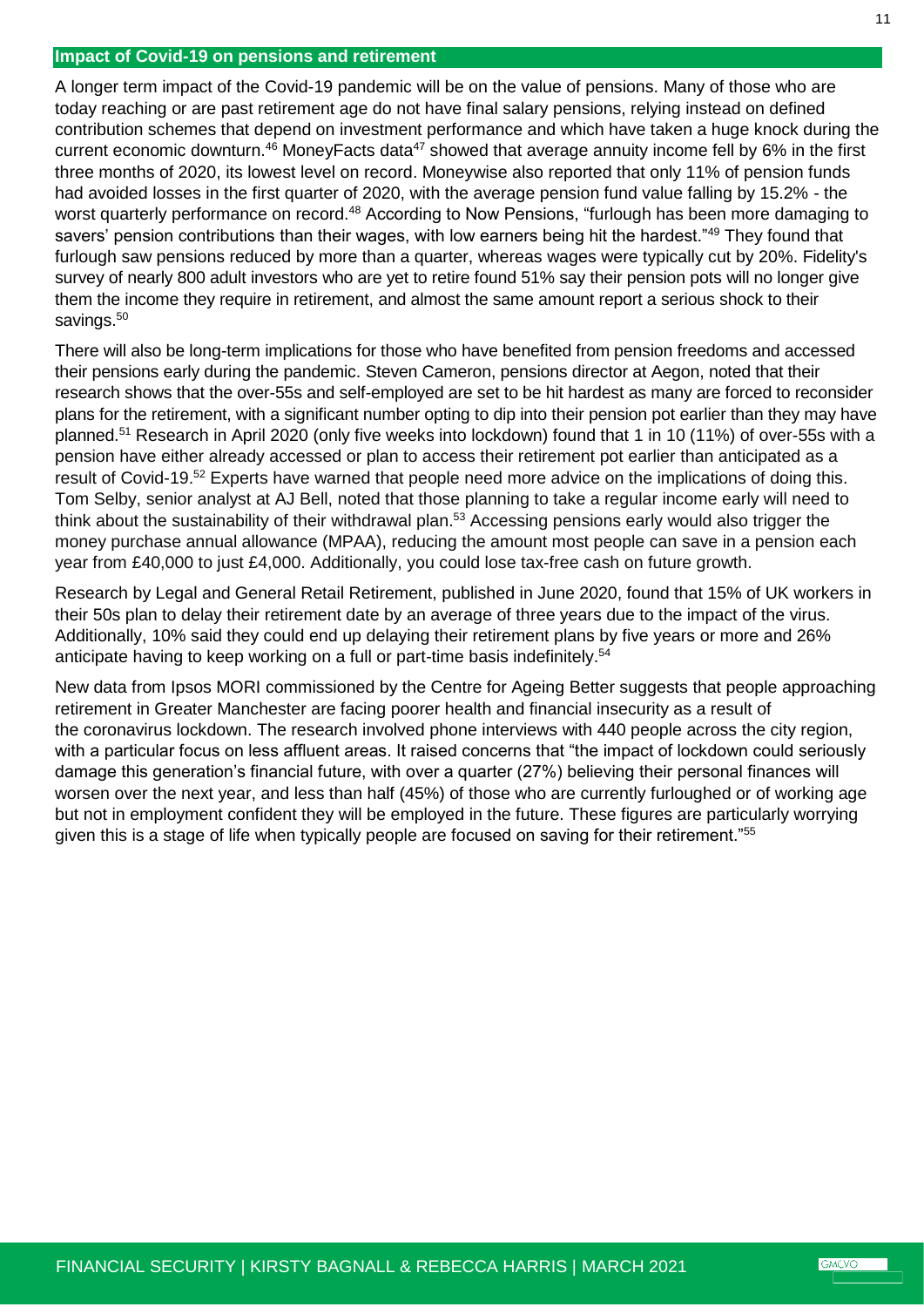#### <span id="page-11-0"></span>**Savings and debt**

Anna Dixon, Centre for Ageing Better argues that currently the vast majority of people are not saving enough. She says, "while more than 50% of the population aged 65 and over have a private pension pot, on average this is small. The majority of pension pots are below £20,000 in value. If a pot of this size were invested in a lifetime annuity… it would only generate approximately £700 in income per annum. The government suggests we need our pension income to be about two thirds of our final salary to maintain our lifestyle on retirement – this is what is called the replacement rate." $56$ 

Nationally, 25% of pensioner households do not have any savings<sup>57</sup> and Age UK found in their research that some people who did not have any savings resorted to the regular use of credit cards and overdrafts instead. These debts became another ongoing expense for them, and prevented them from building up a savings cushion.<sup>58</sup> Age UK argue that having some form of savings for later life is essential both financially, and for peace of mind."<sup>59</sup> This may require considering the benefits of means-testing on new policies and whether the inclusion of such restrictions may impact on people in later life.

Age UK's 2013 study found that whilst the proportion of people aged 50 and over with debts fell between 2002 - 2010, the amount owed by those in debt had increased substantially. They also found that selfemployed people were twice as likely as retired people to be in problem debt, while unemployed people were three times as likely. Income is also strongly linked to the risk of problem debt – being in the richest fifth of the older population halved the risk as compared to being in the poorest fifth. They also found evidence indicating that problem debt was linked to marital breakdown.<sup>60</sup>

A study on the 'Life course influences on poverty and social isolation in later life' considered the impact on women who are divorced or widowed, giving two different experience examples, those who are divorced or widowed in mid or later life, and those who are divorced or widowed in earlier life and as a result become single parents. The report authors suggest that the former are likely to have been unable to accumulate sufficient individual income to support themselves in later life and the latter are unable to generate sufficient savings and pensions after divorce to support themselves in later life.<sup>61</sup> Although women who have been single throughout their life are likely to be slightly better off than woman who have been divorced or widowed, by the age of 65, the average woman has just £13,400 in savings and £35,700 in a pension, which is one fifth the size of the average man's pension at the same age $62$ .

Regardless of whether they were once married, the average woman set to experience a shortfall of £223,000 in earnings and £106,000 in pensions over her lifetime<sup>63</sup> due to women earning on average around 9% less than men and being more likely to be care givers and work part-time.<sup>64</sup>.

Recent research from the University of Manchester has echoed these earlier findings. Using survey data and interviews with older women in debt, researchers found that 44% of women aged 65 years and older who were divorced reported having difficulties 'keeping up with bills and credit commitments', compared to 19% of married women.<sup>65</sup> The report states it is important that "any pension reforms, changes to minimum wage rates, and new divorce and domestic abuse legislation and welfare policies take account of the circumstances of separated, divorced and widowed older women. More financial support and advice needs to be provided to older women facing financial difficulties."66

Information and advice about understanding money and dealing with debt is also of interest to older people. Ambition for Ageing's own research found a demand for projects providing advice, guidance and peersupport around these topics, in particular in Rochdale, Salford, Oldham and Bolton.

Research from financial advisors, Unbiased, estimate that more than a third (37%) of people over 55 do not have a will,<sup>67</sup> whilst research by Royal London found that 54% of all UK adults don't have a will, and 5.4 million people do not know how to make one.<sup>68</sup> The cost of a will can be prohibitive for those living without much money, ranging from between £144 and £240 for a simple will to a minimum of £500 to £600 for a specialist will<sup>69</sup>. Barriers to making a will include not having got around to it, feeling too young to have a will, not wanting to think about dying, assuming all assets will go to the individual's partner, fearing the cost of making a will and feeling that as they don't have a lot of money they don't need a will.<sup>70</sup> Free Wills Month is held in March and October, bringing together a group of well-respected charities to offer members of the public aged 55 and over the opportunity to have their simple wills written or updated free of charge by using participating solicitors. 71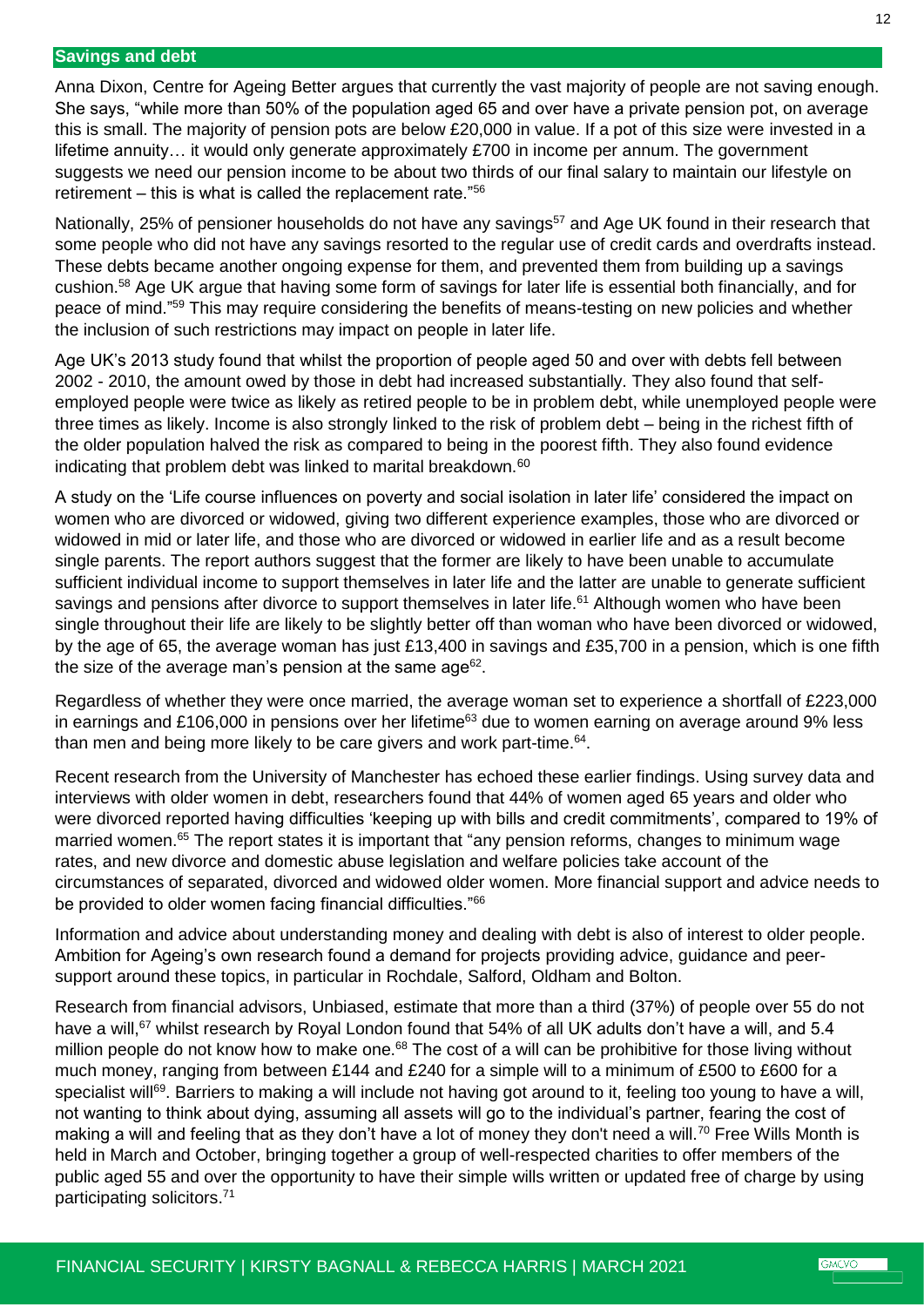#### <span id="page-12-0"></span>**Fraud and scams**

A 2019 Age UK study found that an older person becomes a victim of fraud every 40 seconds.<sup>72</sup> As reported fraud incidents have increased by 17% in a year to 3.8 million, people are now nearly three times more likely to be a victim of fraud than to be burgled and nearly 19 times more likely to be a victim of fraud than to be mugged. Yet only 5% of scams are reported.<sup>73</sup>

More than 1,000 reports of fraud and scams are recorded every month across Greater Manchester and a large percentage of these are made by older members of the public who have fallen victim to telephone scams, online scams and doorstep crime.<sup>74</sup> The most recent figures show that victims of pension frauds lost on average £82,000, for some their entire life savings.<sup>75</sup>

Previous Age UK research found that more than two-fifths of older people believe they have been targeted by scammers at some point.<sup>76</sup> This research (2018) noted that the average age of victims of mass marketing postal fraud is 75 and while it is important to tackle online fraud, a lot of fraud still takes place over the phone, on the doorstep or by post and the government and other agencies should continue to invest in ways to tackle these non-digital frauds.

Scammers have taken advantage of the Covid-19 pandemic to extort money from people or gain access to homes. With new and differing information coming from official channels, it is particularly difficult during a pandemic to tell what is real information and what is a scam. With the introduction of Track and Trace, reports identified a number of scams built around the system<sup>77</sup> 78</sup> and there were initial criticisms from tech experts that the design of the messages received from the genuine system look like spam.

Common scams during Covid-19 have included fraudsters posing as genuine organisations, including banks, police officers, and the government offering services on the doorstep, via the post and over the telephone, people posing as volunteer shoppers, taking the money and not returning with the goods<sup>79</sup> and the targeting of people who may be vulnerable or increasingly isolated at home by leaving cards through their doors pretending to be from organisations such as the Red Cross offering services for payment.<sup>80</sup> Online scams have also been a big issue during the pandemic with online shopping scams selling PPE that aren't delivered and fake testing kits. Emma Potts, from Greater Manchester Police (GMP) added that GMP have seen an increase in Romance frauds, as people can become isolated due to screening and confidence around going out, individuals may be online more looking for company and thus are targeted more.

Emma also adds that fraudsters know that the UK populous generally starts to retire from the age of 55, hence there is probably more disposable wealth opportunities for them to target in this area. People are keen to see their finances do well 'just in case', and as a result, fraudsters can target older people to offer support with increasing their finances. Responding to some of these as opposed to making their own enquiries could leave older people vulnerable. Emma notes that if it seems too good to be true it probably is.

Many older people think it is their bank's responsibility to protect them from fraud and would rely on their bank to inform them of scams.<sup>81</sup> Coventry Building Society has responded to this challenge with a campaign across their platforms, providing a printed anti-scams guide, a 'security area' of their website, adding scams advice to their holding line at the Customer Service Centre, anti-fraud posters in branches in addition to antifraud training for regular staff and a dedicated Financial Crime Team to support victims.<sup>82</sup> However, during the pandemic, fewer people are accessing their banks, putting more at risk.

Senior Scam Busters are a group of predominantly older and retired people, who were trained by Greater Manchester Police to give peer-to-peer fraud advice and guidance as well as signpost people to specific agencies when necessary.<sup>83</sup> During Covid-19, the model has been altered to continue to operate, albeit digitally.

Other national initiatives include Friends Against Scams and Scam Marshals, which are National Trading Standards Scams Team initiatives aiming to protect and prevent people from becoming victims of scams.<sup>84</sup> The former targeted more towards family, friends and neighbours of vulnerable people, rather than the vulnerable people themselves and the latter to empower people who may have been the victim, or potential victim of scams. As part of the Ambition for Ageing programme, Salford Together Volunteer Wellbeing and Age-Friendly Salford, Age UK Salford held a number of Friends Against Scams sessions. During the pandemic, the Older People's Commissioner for Wales published guidance on supporting older people during the pandemic in relation to scams.<sup>85</sup>

**GMCVO**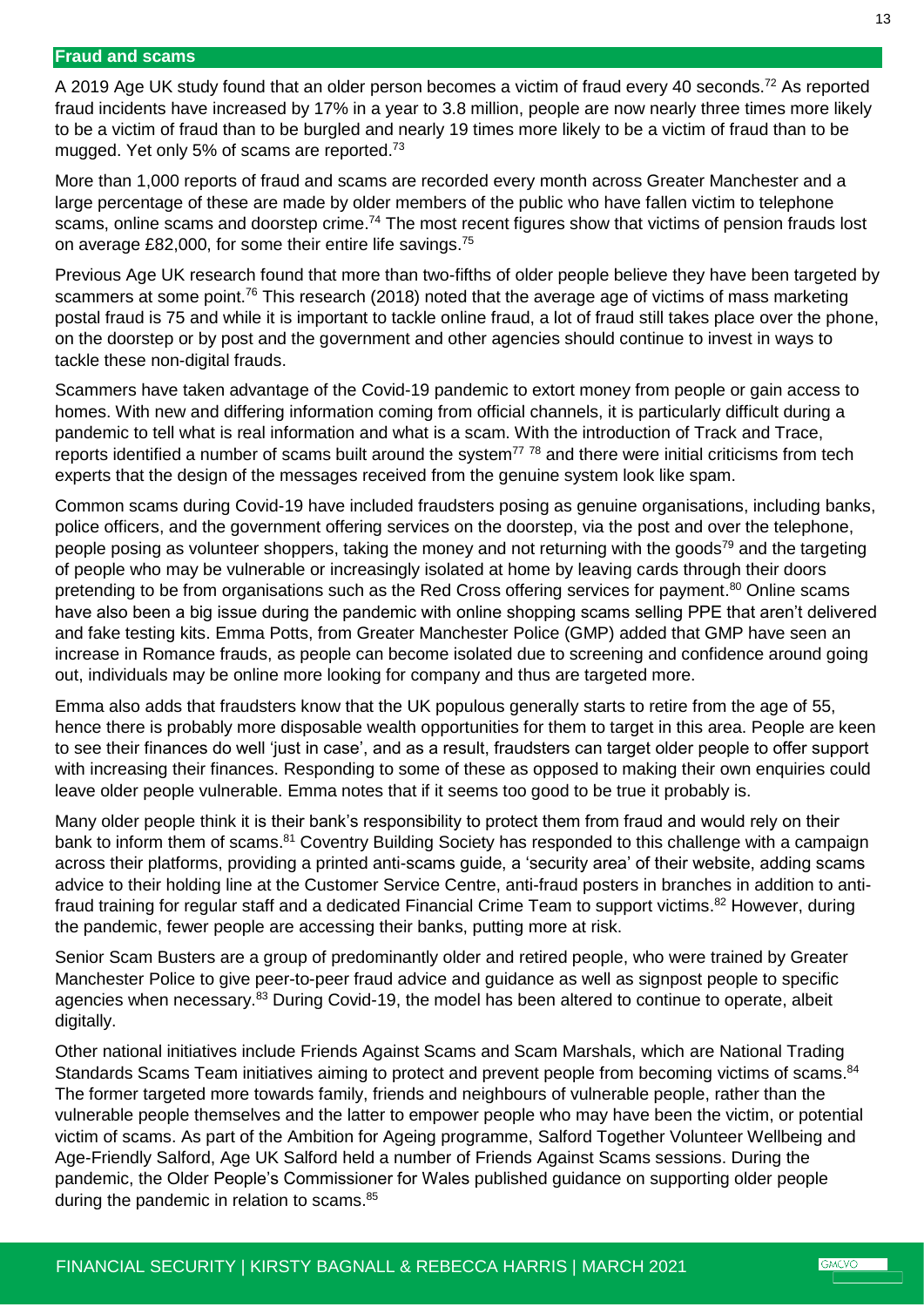#### <span id="page-13-0"></span>**Movement towards a cashless society**

Cash is still an important resource for older people, despite businesses starting to favour cashless payments and the rise in online commerce. With digital exclusion unequally impacting older people, many older people are locked out of online shopping and with the move towards cashless payments, this risks further excluding the most vulnerable older people.<sup>86</sup>

A cashless society has been widely debated in relation to the inequality it supports, as people in poverty and homeless people are less likely to have access to a bank account, and many people need to use cash for budgeting purposes amongst others. The 2019 Access to Cash Review found that 17% of the UK population are unsure of how they would cope, or would not cope at all in a cashless society.<sup>87</sup> In 2020, the Centre for Economic Justice found the strongest positive drivers of cash preference were trust, budgeting, and a sense of control, where a sense of 'control' over cash was more broadly linked to experiences of financial insecurity. <sup>88</sup> A 2008 Help the Aged (now Age UK) report into financial abuse showed great concern that the changes in the way we use money as a society could facilitate increased financial abuse of older people.<sup>89</sup>

The Covid-19 outbreak has further highlighted this disparity. During the first few days of the lockdown, cash usage halved as people stayed at home, and those who left the house favoured card payments for infection concerns.<sup>90</sup> Consumer Champion Which? found 16% of UK consumers have experienced difficulties either accessing or paying with cash during lockdown and that 26% of people who were told they couldn't use cash were unable to make a purchase – as this was their only means of payment<sup>91</sup>. In response, Which? are campaigning to get the government to urgently protect cash and have published a guide *Banking in the new normal: a consumer handbook*<sup>92</sup> with guidance on how to access cash.

In March's 2020 budget the government said it would legislate to protect access to cash for as long as people needed it<sup>93</sup>, a commitment missing from the 2021 budget. Despite the World Health Organisation stating that cash is no more likely to carry the virus than other surfaces, many businesses have moved to a preference for cashless payments, and some are operating in a cashless environment. These businesses are therefore excluding those who rely exclusively on cash. Positively, recent legislation in some American states prohibits stores, restaurants and other retail outlets from refusing to accept hard currency, a stance that appears to be growing in support. <sup>94</sup>

The number of cash machines in the UK is dropping, and a quarter of all UK cash machines now charge fees. Which? estimates that more than 8,700 free ATMs have closed in the past two years, with rural communities worst affected.<sup>95</sup> In addition, around 1,200 bank branches in the last two years and 2,500 rural and urban post office branches closed during the early 2010s<sup>96</sup>, reducing access to cash for older people.

Although contactless payments are now used by the majority of people in the UK, people aged 65 or older are less likely than younger people to make contactless payments. More positively, more than half of this age group made contactless payments during 2017, although, the North West has the lowest contactless card usage in the UK at 58%, no age group or region falls below 50% usage.

Learning can be also taken from the 2011 Age UK report, The Way We Pay<sup>97</sup> which focused on the abolition of cheques and the disproportionate affect it would have on older people, of whom 60% surveyed for the research said they currently use cheques and 63% of cheque users said that cheque withdrawal would be a problem for them.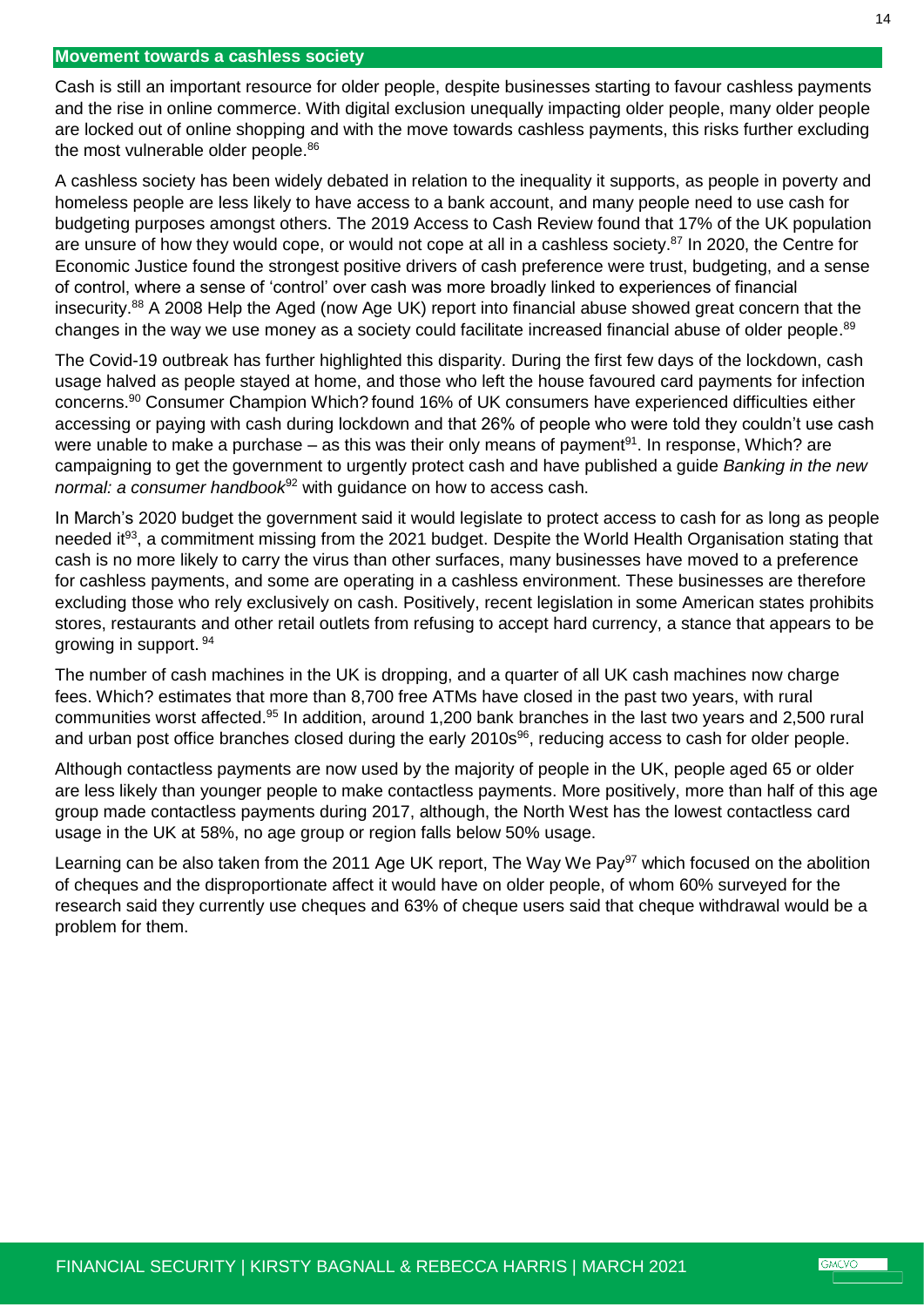# <span id="page-14-0"></span>**Women impacted by the rise in state pension age**

The 1995 Pension Act included plans to increase women's SPA (State Pension Age) to 65, the same as men's. These plans were accelerated within the Pensions Act 2011, which meant that women affected by the changes received little or no personal notice, as they were delivered faster than originally suggested and gave these women no time to make alternative plans. This ultimately affected women born in the 1950s (on or after 6th April 1950 - 5th April 1960), with 3.8 million women hit particularly hard. On 27<sup>th</sup> July 2020, the House of Commons released a briefing paper titled, *State Pension age increases for women born in the*  1950s, which went through the issues in detail<sup>98</sup>.

As referred to in the earlier section on inequalities, the Women Against State Pension Inequality (WASPI) campaign aims to: achieve fair transitional state pension arrangements for all women born in the 1950s affected by the changes to the State Pension Law (1995/2011 acts). The campaign calls for a 'bridging' pension to provide an income until State Pension Age, which is not means-tested, and with recompense for losses for those women who have already reached their State Pension Age.<sup>99</sup>

The WASPI campaign calls for urgent measures from the government to support the women who have been most badly affected by the pandemic. WASPI women who are hardest hit have been unable to retire as planned, are now unable to work, and are struggling to make ends meet. The group are asking the government to give WASPI women who would be otherwise eligible early access to Pension Credit and WASPI women due to reach State Pension age this financial year early access to their State Pension.<sup>100</sup>

Another campaign group – BackTo60 – seeks "the return of our earned dues in full<sup>101</sup>." Court cases brought by members of the BackTo60 campaign group, against Department for Work and Pensions (DWP) to court have been unsuccessful.

The different campaigns have a number of alternative proposals:

- WASPI's ask is for a 'bridging pension' to cover the gap from age 60 until SPA not means-tested and with compensation for losses for those women who have already reached their SPA $^{102}$ .
- Reducing the impact of the 2011 Act by retaining the 1995 Act timetable to 2020, limiting the maximum increase under the 2011 Act to one year, reduce the speed of 2011 Act increases or retaining the 1995 Act timetable for Pension Credit.
- In a report published on 15 March 2016, the Work and Pensions Select Committee said it had decided to explore further the option of allowing some women the option of drawing their State Pension early<sup>103</sup>

As a result, this is very much a live issue and should be kept in mind when planning financial security programmes.

Greater Manchester already offers a travel pass for WASPI women, but further considerations could be made including tailored employment support for WASPI women who are out of work but cannot access their pension.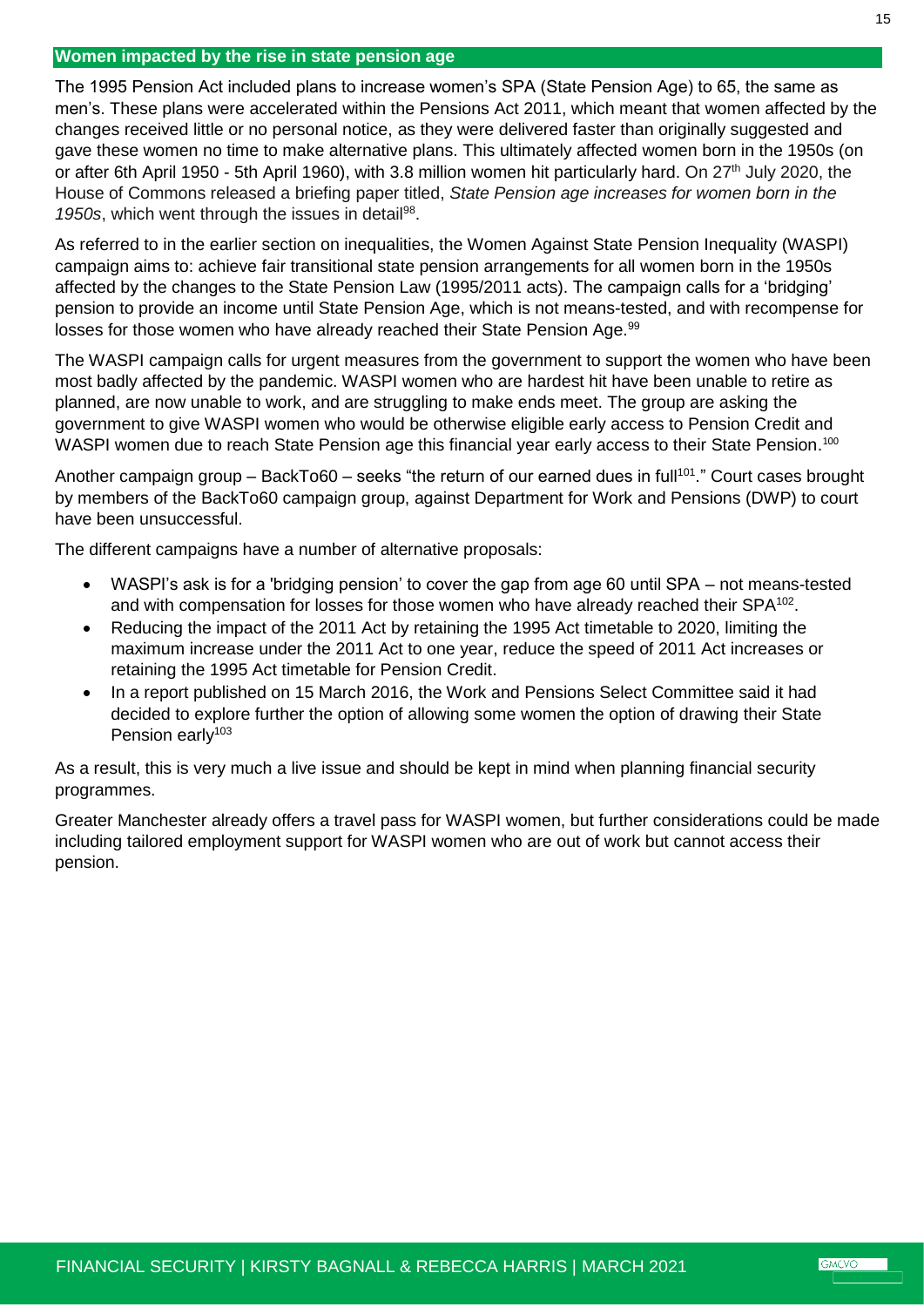#### <span id="page-15-0"></span>**Out of work**

28% (3.5 million) of 50-64 year olds in the UK are not in work. This compares to 15% (1.9 million) of 35-49 year olds and 16% (1.4 million) of 25-34 year olds.<sup>104</sup> While some are not working out of choice, around 1 million people aged between 50 and state pension age are not working but would like to be.<sup>105 106</sup>

The majority of Greater Manchester's residents aged 50-64 are economically inactive (nearly 60%), while 38.3% are in employment (some 344,000 people) and 4.5% are unemployed and actively seeking work (16,400 people). Employment rates of people aged 50-64 are lower in Greater Manchester than the UK average, with forecasts suggesting this performance gap will not close over time. An additional 19,000 over 50s would need to be in work to meet the current national employment rate.<sup>107</sup>

Although the true level of unemployment amongst older people is difficult to quantify, it is clear there are barriers to finding employment. In fact, the older a person is the less likely they are to find a job. This is reflected in the high proportion of older jobseekers who are unemployed for more than a year. In her book, The Age of Ageing Better, Anna Dixon from Centre for Ageing Better notes that more than 40% of people over 50 who are unemployed have been so for over 12 months. This figure is nearly double the percentage of 25-49 year olds who have been out of work for more than a year. She noted that there is some evidence from the DWP that about a quarter of those who are between 50 and state pension age and unemployed were made redundant from their last job."<sup>108</sup> <sup>109</sup>

More needs to be done to support older workers to find employment, and support older workers to stay in work. Insight work by the Centre for Ageing Better with people in their 50s who were out of work in neighbourhoods across Greater Manchester identified multiple barriers. They reported that nearly everyone spoken to was dealing with a physical or mental health condition and many were providing care and support to a relative as well. Many reported issues with finding job descriptions that met their skills and experience and too few jobs offered any flexibility. In addition, support around employment and skills was frequently felt to be unsuitable for someone of 'their age'."<sup>110 111</sup> Similar findings were found during GMCVO's Working Potential project to support carers over 50 into work in three Greater Manchester boroughs. A number of barriers were highlighted which either directly or indirectly prevented older carers from finding work including: limited access to IT (either physically or via a lack of skills), limited or unreliable transport links, gaps in career history, lack of training opportunities, lack of respite care, physical and mental health issues and a lack of flexible working opportunities.

More than one in five people aged 55-64 in England have a health problem that limits the type or amount of work they can do. Additionally, men and women in the poorest quintile are much more likely to be out of work because of ill health – 39% of men and 31% of women, compared to just 6% of both sexes in the wealthiest quintile.<sup>112</sup> To recruit and retain older workers with health conditions, employers can make small and inexpensive adjustments. "If not covered under the employer's obligation to provide reasonable adjustments, employees can apply for an Access to Work grant to fund practical support in the workplace. This government-funded grant can then be paid to the person with additional needs (to cover the costs of adapting a vehicle needed to get to work, for example) or to the employer directly (such as purchasing specialist equipment or software for the workplace)."<sup>113</sup> More support is needed for older people with health conditions to find work, including awareness and promotion of the Access to Work grant.

Post-pandemic, it will be crucial to support older job seekers in order for economic recovery and the government may need to provide stronger incentives to employers to take on older workers. Recent measures have been announced to support under 25s in the labour market, such as the Kickstart Scheme. However, there are fears this could result in making it harder for the over 50s to find work. Jobs boards such as Rest Less which only advertise roles with age-friendly employers could become more widely known (and used by employers). There is also a need for employment support which is tailored to the over 50s and recognises the multiple issues faced by older people seeking work, including caring responsibilities.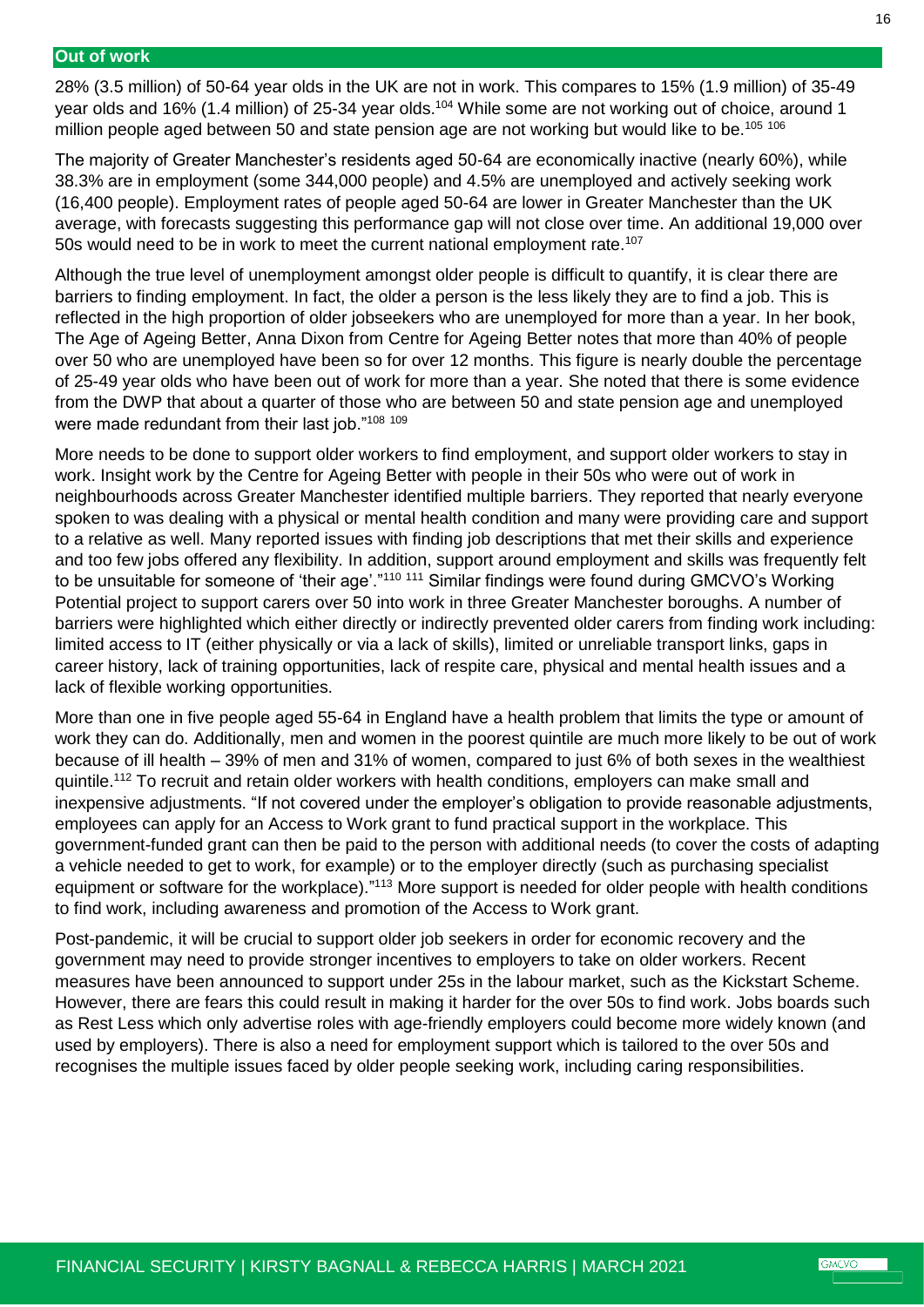#### <span id="page-16-0"></span>**Caring responsibilities**

The 2011 Census found that 6.5 million people in the UK are unpaid carers; an 11% rise since the previous Census in 2001. More recent projections in 2019 estimate this figure to be as high as 8.8 million.<sup>114</sup> The peak age for caring is 50-64 with a quarter of women and a sixth of men in this age bracket having informal caring responsibilities. People in late middle-age are often caught between generations of family members requiring care: parents and in-laws, spouses or partners, children or grandchildren.

The impact on unpaid carers during the pandemic has been huge in all aspects. Research produced during Carers Week in June found that an additional 4.5 million people had started providing unpaid care since the outbreak. This represents nearly a 50% increase in the number of unpaid carers since the crisis began.<sup>115</sup> Further research from Carers UK found that 81% of carers are spending more during the coronavirus outbreak – the rising costs they face include increased domestic bills, paying for additional care and support services, buying equipment to adapt homes, and/or purchasing technology to help with caring.<sup>116</sup> Additionally, unpaid carers are twice as likely to have used a foodbank during the pandemic.<sup>117</sup>

Over two million carers work full-time and one million part-time. Part-time working is much more common amongst carers than non-carers.<sup>118</sup> There can be difficulties for those combining caring alongside paid work (estimated to be one in seven of all workers), which can lead to an early exit from work (600 carers a day leave work to care).<sup>119</sup> Employers must do much more to support working carers to stay in work, and attract those with caring responsibilities to find paid work if they want it. A start would be to consider flexibility in roles at job design stage and offer flexibility from day one of employment, instead of after 26 weeks of employment (the current legal right).

Although improving care for the sake of the person receiving it is important, there is also a need to build an economic case for good care, Learning from Japan's Womenomics policy, which aims to reduce the gender pay gap and get more women into work was driven by massive labour shortages<sup>120</sup>.

It is estimated that 1.2 million carers (22%) are living in poverty in the UK.<sup>121</sup> Financially, those in their late 50s and early 60s experience the biggest loss in earnings due to caring, and caring for a parent or partner is associated with a greater earnings loss than caring for other relatives or friends. On average, adult carers lose over £11,000 in annual earnings due to either a cut in working hours or a change in role, or both. With 280,000 known carers in Greater Manchester<sup>122</sup>, this suggests a loss of up to £3.08 billion per year. The carer's penalty is slightly larger for older carers at more than £12,000 for 55 to 59 year olds and £13,000 a year for 60 to 64 year olds. Moreover, these older carers face forced early retirement and a reduced pension.<sup>123</sup>

There has been campaigning for many years to increase the main benefit for people caring unpaid, Carer's Allowance, which remains the lowest benefit of its kind at £67.25 per week in England. Additionally, campaigners are calling for the earnings limit for claiming Carer's Allowance to be raised, to ensure those juggling work and care on low pay also receive support. The current earnings threshold does not align with the National Living Wage (NLW), meaning a carer can only work for less than 15 hours per week without losing eligibility to Carer's Allowance. Campaigners are calling for the earnings limit to be raised from £128 a week to at least £139.52 for 2020/21 and to be linked to the NLW in future years.<sup>124</sup>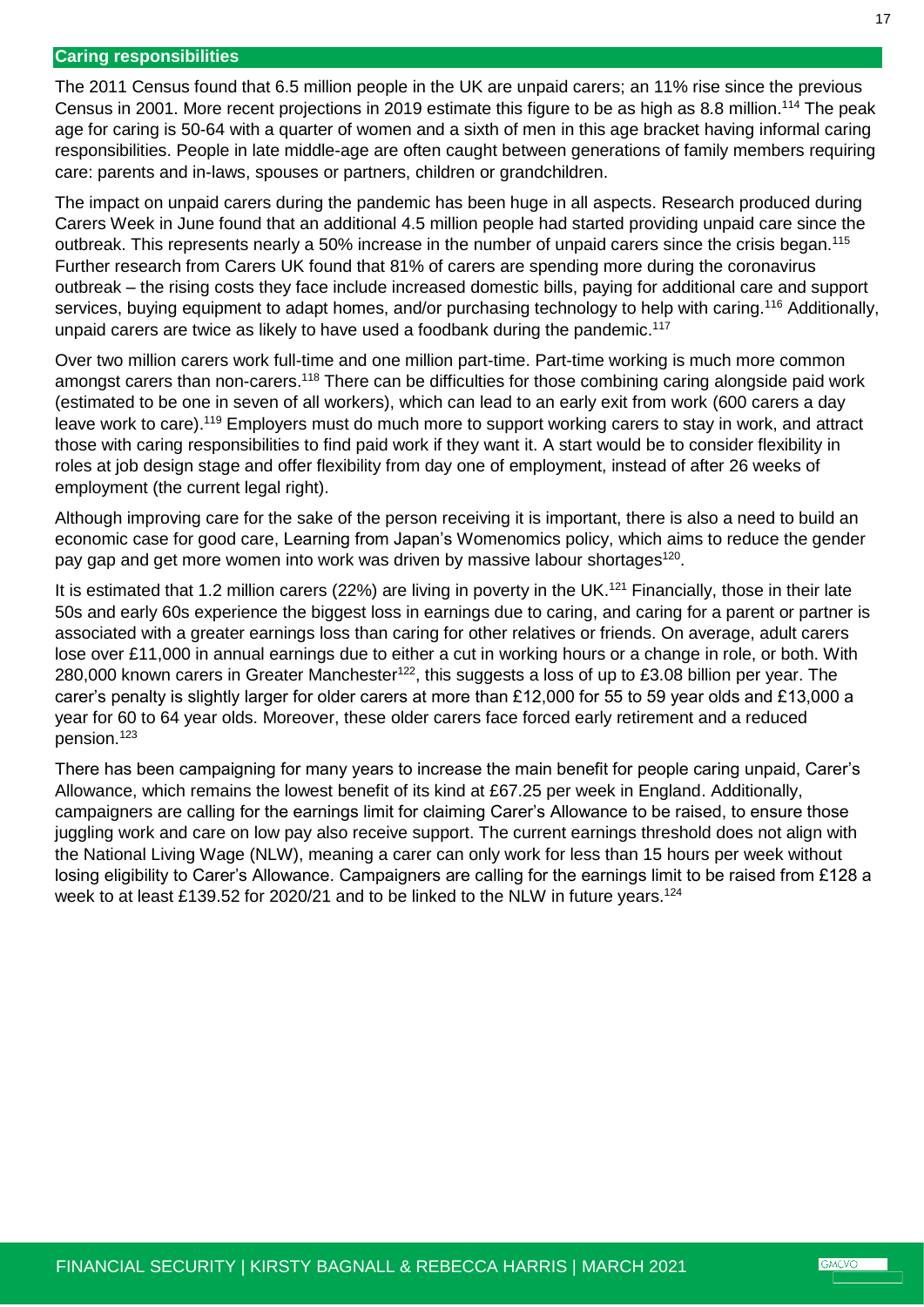#### <span id="page-17-0"></span>**The cost of health conditions and care needs**

As people age, their health needs tend to become more complex with a general trend towards declining capacity and the increased likelihood of having one or more chronic diseases.<sup>125</sup> The NHS are able to cover some of these costs through taxes, however, there are additional costs to declining health that has a disproportionate impact on older people, for example, paying for adaptations to housing, paying for special diets or the cost of adaptations not covered by the NHS. People with poor mobility and other health and care needs are often burdened with increased transport costs as they are unable to take advantage of free local buses and other public transport concessions aimed at older people.<sup>126</sup>

A 2014 Age UK study revealed that nearly 900,000 older people between 65 and 89 have unmet needs for social care and nearly a third of people who have difficulty in carrying out some essential activities of daily life do not receive any help formally from care workers or informally from family, friends or neighbours and are left to struggle alone.<sup>127</sup> With further cuts in social care since, this number is likely only to have risen.

In their 2020 report, the Office for Statistics Regulation noted that the estimated total size of the self-funder market was £10.9 billion in 2016/17<sup>128</sup>. Any approach to social care reform should recognise the size and scale of the self-funding market. There are opportunities for larger scale innovation and development in this area in order to enable better equity and affordability of provision. This may benefit from the development of social enterprises and co-operatives that can prioritise community impacts and not just address individual support needs.

It is still the case that living with long-term health or social care needs has an impact on finances over the life course. Living with a disability throughout one's life is a substantial driver of poverty and financial stress as government allowances do not cover the additional costs of disability and care.<sup>129</sup> The unequal access to paid work for people with disabilities further compounds this, with half of disabled people out of employment compared to just over four out of five non-disabled people. Working disabled people are more likely to work part-time than non-disabled people and those with severe disabilities are least likely to be able to work.<sup>130</sup> This in turn impacts on disabled people's ability to accumulate resources and money to support themselves in later life.

The Covid-19 pandemic has highlighted these inequalities. With the pandemic still ongoing, we are unable to know the full data, however, we do know that almost 30,000 more care home residents in England and Wales died during the coronavirus outbreak compared to the same period in 2019,<sup>131</sup> with 56% of care homes reporting at least one confirmed case of coronavirus (staff or resident).<sup>132</sup>

Greater Manchester is in a better position than most, with movement towards bringing health and social care under one system, which would lessen the burden of care costs on those who need support.

In an April 2020 interview with The Guardian<sup>133</sup>, Andy Burnham, Mayor of Greater Manchester, proposed that older people help cover the costs of social care. His proposal would be that everyone contributes 15% of their assets on retirement, usually through equity release on their property and with the state paying for those without assets. Within his proposition, every family keeps 85%, so no family risks losing everything after paying for years of care. Similar conversations have been taking place at a Government level, with suggestions that those over 40s could pay more tax under plans to cover cost of care in later life<sup>134</sup>. Although these suggestions do not sit in formal policy, they give an indication of potential future policy.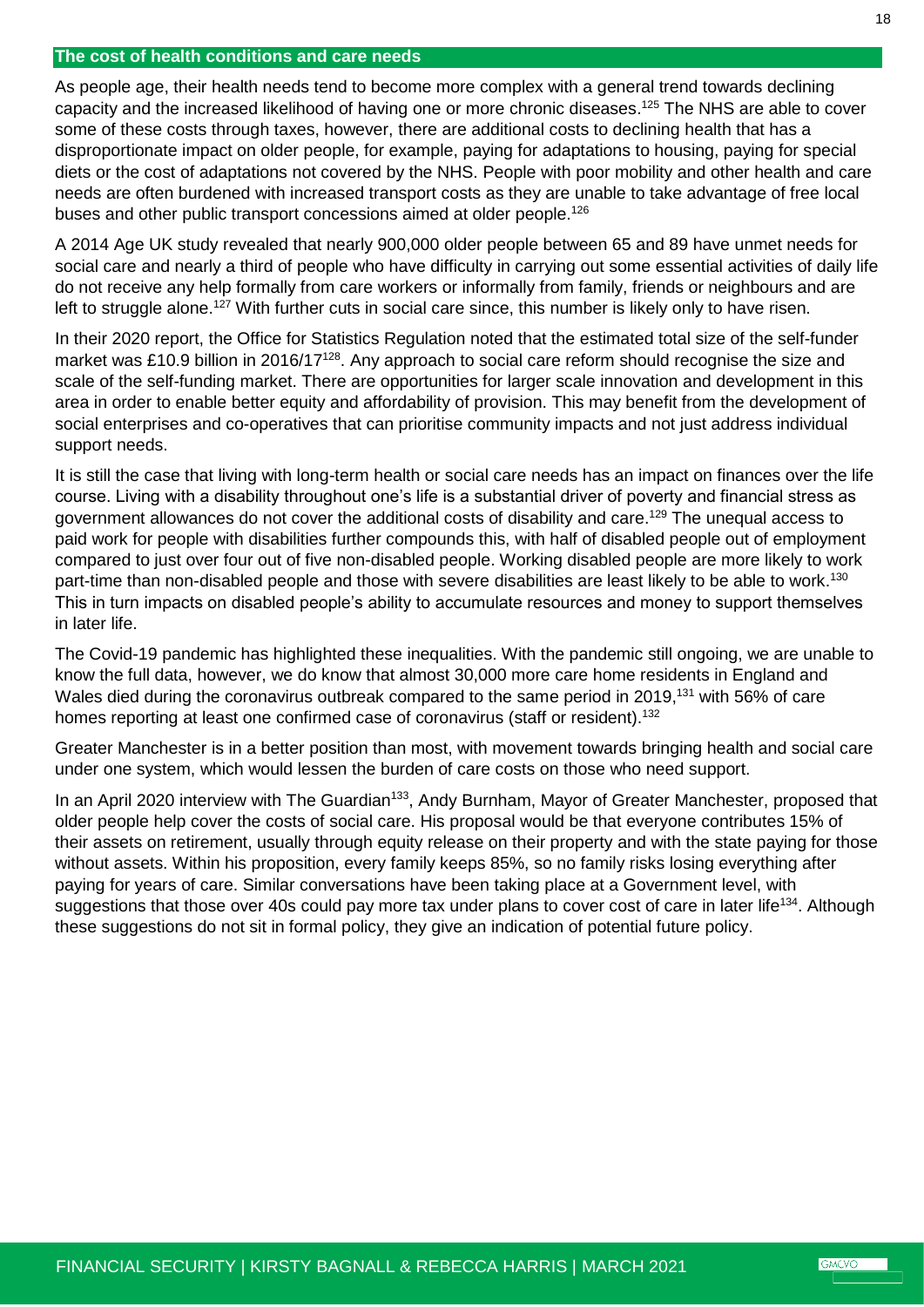#### <span id="page-18-0"></span>**Housing**

For older people who do not own their own homes and with access to social housing restricted now because of a lack of supply, renting privately is often the only option. The proportion of older private renters (aged 55 and over) has increased by 103% from 366,000 in 2003 - 2004 to 743,000 in 2017 - 2018<sup>135</sup> <sup>136</sup>, meaning that as things stand it is certain that more and more people will be growing old in the private rented sector in the years to come. It is estimated that a third of people aged 60 and over will privately rent by 2040.<sup>137</sup>

There is a stark correlation between poverty levels and housing: 35% of older private tenants and 29% of social rented sector tenants, live in poverty, compared to 13% of older people who own their home outright.<sup>138</sup> Rising rents are leaving one in three older renters in poverty after their rent is paid, compared to just 7%, fewer than one in ten, of older people living in owner-occupied homes.<sup>139</sup> Those from BAME backgrounds are even more likely to be renters in later life, with 29% of BAME households privately renting, compared to 17% of white households. In general, people from BAME backgrounds are more likely to live in deprived neighbourhoods with the oldest and poorest quality housing.<sup>140 141</sup>

Currently, private landlords can use Section 21 of the Housing Act 1988 to repossess a property without needing to give a reason to the tenant or to the courts, resulting in three-quarters of a million older renters in England living with uncertainty on a daily basis.<sup>142</sup> In March, in response to the pandemic, the government announced a ban on evictions, which at time of writing (March 2021) is still in effect. However, campaigners are calling on a permanent ban on Section 21 evictions through passing of the Renters Reform Bill. One campaign group, Generation Rent, stated, "the government pledged to end unfair evictions for good over a year ago, and their public consultation ended 8 months ago, but legislation is yet to materialise... at least half a million rented households are in debt, and our coronavirus survey found that a third of renters were very worried about their ability to pay rent in the coming months."<sup>143</sup>

In addition to this uncertainty, nearly three in ten older private renters, almost a quarter of a million older people, do not live in decent housing.<sup>144</sup> One in five homes (4.7 million) did not meet the Decent Homes Standard in 2016. And almost 3 million homes in England had at least one 'category 1 hazard' – defined as something that poses a serious threat to the health or safety of people living in or visiting your home.<sup>145</sup> Just over a third of all non-decent homes in the north have someone aged 60 or over living there. Of the total (493,000) nearly 60% are in the north west, which has the highest levels of older people in non-decent housing in England (95,000 more than in London).<sup>146</sup> A recent report by a consortium of housing providers found that more than a quarter (26%) of non-decent homes in the north west are owner-occupied.<sup>147 148</sup>

Without preventative action it is likely that large numbers of ill and disabled people will remain in poor condition homes. This is a serious concern as older home owners on low incomes in low value properties may simply be unable to pay for essential home improvements that are crucial to their health and independence. In addition, retired owner occupiers in low value homes with little equity have fewer care options available to them.<sup>149</sup> Poor housing has far-reaching health consequences, costing the NHS an estimated £1.4bn per year<sup>150</sup> and leaving many older people who are already living in poor health to suffer on a daily basis.

The Centre for Ageing Better, and others, are currently working on a Good Home Inquiry to improve policy and practice on housing for later life to "ensure new homes are future proofed and that there is a diversity of suitable homes, that current homes are adapted, and better information is available for people approaching later life."<sup>151</sup> In England, 93% of our current homes fail accessibility standards, with the four features being: 1. level access to the entrance, 2. a flush threshold, 3. sufficiently wide doorsets and circulation space and 4. a toilet at entrance level. Without these improvements, older people may not be able to remain in their own homes and this "could mean the difference between continuing to wash and dress unaided and needing costly care".<sup>152</sup>

Finally, up to £3.1bn of available Housing Benefit went unclaimed in 2017 - 2018: on average, this amounted to around £2,900 per year for each family entitled to receive Housing Benefit who did not claim; up to one million eligible families in the UK did not claim.<sup>153</sup>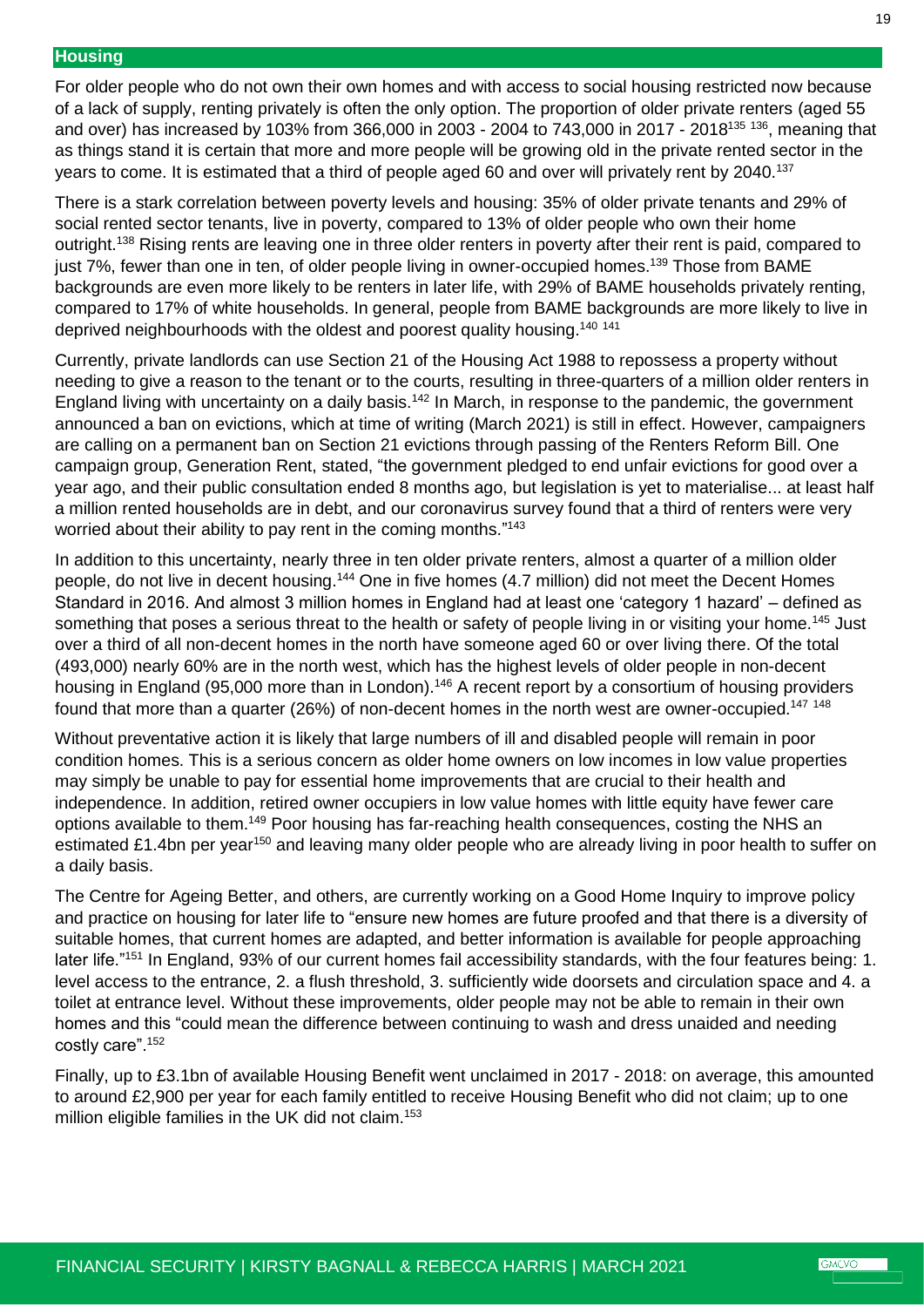#### <span id="page-19-0"></span>**Financial abuse**

Financial abuse of older people is a hidden and stigmatised problem. This can include abuse from carers or children towards those they care for, but can also include domestic abuse between partners and unequal allocation of household resources. As scams have been covered above, this section does not include commercial financial abuse, rather it looks at personal financial abuse committed by friends, family and carers.

A 2007 study found that financial abuse is one of the most prevalent forms of abuse against older people.<sup>154</sup> According to the study, the risk of financial abuse increased for: those living alone, those in receipt of services, those in bad or very bad health, older men, and women who were divorced or separated, or lonely. Protections from abuse, including financial abuse, sit under Section 42 (3) of the Care Act (2014) and where there is a concern about abuse or neglect, the local authority is responsible for carrying out any necessary enquiries.

Help the Aged (now Age UK) commissioned the Centre for Policy on Ageing to carry out a review of the literature on financial abuse of older people as part of the charity's work on financial services and older people under its financial exclusion programme.<sup>155</sup> The research found that financial exclusion, low levels of financial capability, and cognitive impairment can mean that older people become dependent upon others to manage their finances or to access their income or savings. While in the majority of cases family, friends and professionals are trustworthy, calls to Action on Elder Abuse's helpline show that the vulnerability of some older people, or their reliance on others for assistance, can easily be abused.

As noted in the *Movement towards a cashless society* section of this review, changes to the way we use money as a society could facilitate increased financial abuse of older people.<sup>156</sup>

A 2015 evidence review noted that in the case of financial abuse by family, friends, and carers, the abuse tends to start out as legitimate transactions and escalate over time. In addition, service providers have considerable difficulty in detecting financial abuse, and among the reasons given for this difficulty are older people not reporting abuse, a belief that financial matters are private and a fear on the part of staff that the abusers might become abusive towards them.<sup>157</sup>

As financial abuse differs from other forms of abuse, in particular as it is more likely to occur with the tacit acknowledgment and consent of the older person and as a result can be more difficult to detect and establish, this makes it a difficult issue to tackle. 158

With cases of domestic abuse estimated to have increased by 20% during the Covid-19 lockdown<sup>159</sup>, as many people are trapped at home with their abuser, this issue is one that is likely to have worsened during the pandemic. In addition, under the current measures, many of the usual opportunities to identify abuse have been lost, such as through contact with professionals at routine appointments.<sup>160</sup>

With regards to the potential of abuse due to the loss of mental capacity, The University of Manchester, supported by the GM, began exploring the topic of mental capacity and personal finances with older adults in 2019. There is very little understanding about how older adults are supported to manage their money, and work is urgently needed to fill this gap.

Although cases of people abusing power of attorney are extremely rare - in the 2017/18 financial year, concerns were raised about 0.16% of cases and investigations carried out on 0.06% of them<sup>161</sup> - financial abuse of older adults is very likely to be under-reported $^{162}$ .

In England and Wales, the dominant legal framework to guide mental capacity assessment and supportive practice is the Mental Capacity Act 2005 (MCA). This has been a welcome development, but research shows that health and social care professionals have variable knowledge of the Act, and experience difficulties in translating its principles into practice. There is a need for more opportunities for professionals to engage with the Mental Capacity Act in specific care contexts, and more research into methods to implement Mental Capacity Act principles in practice. Similarly, current NICE guidelines recommend research into the components of mental capacity assessments, and training and support for practitioners.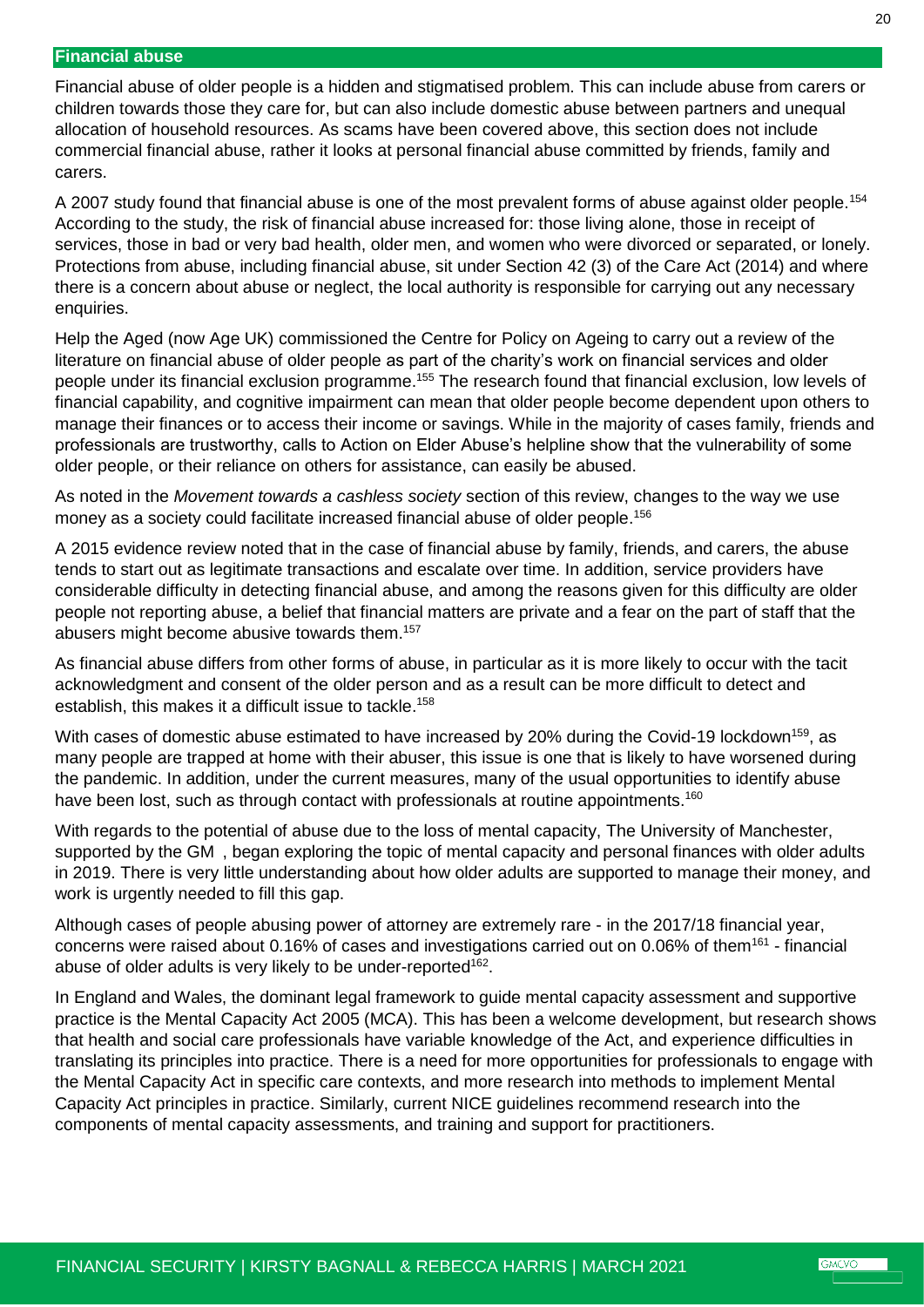<span id="page-20-0"></span>The 'Bank of Mum and Dad' is a well-known term referring to parents lending or giving money to their children, often in support of getting a mortgage, paying rent and providing other living costs. This is one form of intergenerational exchange – the passing of money from one generation of a family to another.

A 2017 survey found 66% of older respondents were considering, intending to, or had already given substantial financial gifts to their grandchildren. A range of reasons were given, from funding university education, a holiday or a house purchase.<sup>163 164</sup>

Planning for intergenerational exchanges impacts on older people's behaviour. Another 2017 survey suggested that 47% of the over-55s, representing nearly 4 million households, planned to downsize at some stage, 13% because they wanted to release equity and help their children buy a home, and a further 14% wanted to give their children some cash.<sup>165</sup> Parents also spend £2bn a year to cover their children's or grandchildren's motoring costs, according to a survey by Kwik Fit in 2015.<sup>166</sup>

Research from the USA suggests that family exchanges fuel inequalities in the larger society, with the data signifying that parents who give are more able to do so, and are more likely to be white, educated, and have fewer children.<sup>167</sup> Another American study illustrated that fundamental racial inequalities persist in America, not as a result of the income gap, but because African Americans have not benefited as much as white Americans from intergenerational wealth transfers. The research suggests it is often the financial help from their middle-class white parents, for example, that enables white Americans to purchase their first home, giving them a substantial head start in their adult life.<sup>168</sup> Through the continuation of intergenerational financial exchanges, these gaps will not reduce.

This research is supported by a new paper from the Institute for Fiscal Studies, which suggests that parental wealth is very unequally distributed and inheritances are expected to reflect the unequal distribution of parental wealth. The research also found links between education and region and parental wealth. On average, graduates born in the 1980s have parents with about 70% more wealth than the parents of people born at the same time who have no more than GCSEs. Children of Londoners have parents with over twice as much wealth, on average, as those whose parents live in the North East. Most of that difference is due to higher housing wealth<sup>169</sup>.

Within the same paper from the Institute for Fiscal Studies, the authors raised concerns about Covid-19 impacting on intergenerational exchanges, in particular, the high numbers of older people dying and the indirect consequences on the economy as a whole.

However, these intergenerational exchanges also take place from children to parents. Recent reports estimate that between a quarter and a third of young people expect to financially support their parents in later life.<sup>170 171 172</sup> The same research also found that more young people are considering providing financial support to their parents, rather than saving for their own retirement and that one third of young people receive no financial support from parents.

Ethnicity and cultural expectations also play a role in intergenerational financial exchanges, in particular, widening the definition of what a financial exchange looks like. Research from Age UK with over 70 BAME grandparents found that although providing childcare for grandchildren is one of the key ways in which older people contribute to the economy, BAME grandparents do not necessarily view caring responsibilities and family obligations in terms of financial transactions. For those respondents who did support their grandchildren and children financially, the research found that these financial exchanges flow in both directions. This tends to occur on an ad hoc needs basis through informal means such as cash or the giving of one-off gifts, rather than on a regular basis through more formal channels such as bank transfers.<sup>173</sup>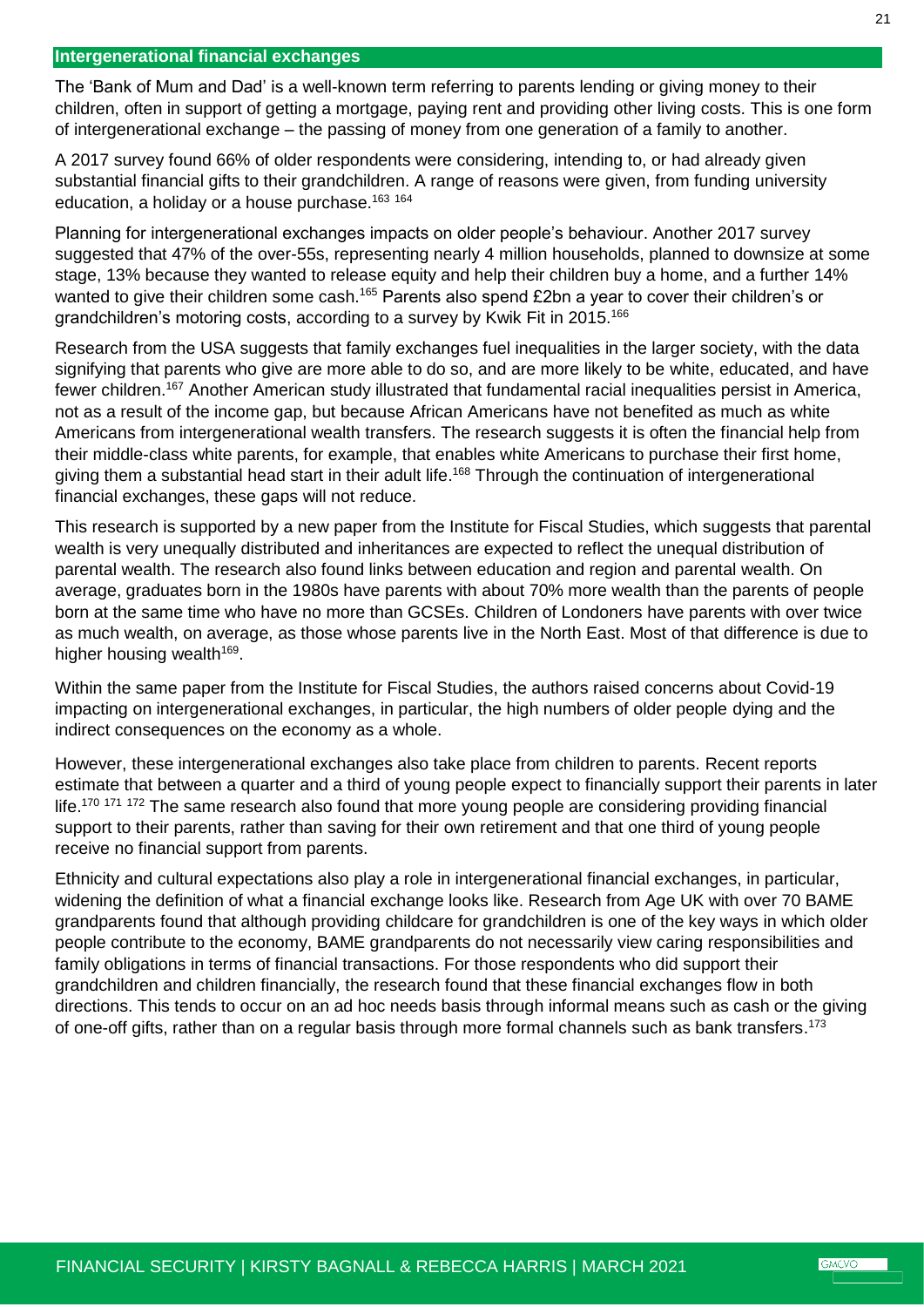#### <span id="page-21-0"></span>**Using banks and the post office**

Around 900,000 people use their local post office to collect the pension every week, with 870,000 continuing to do so during the Covid-19 lockdown<sup>174</sup>. Post offices are of particular importance to more rural communities, who still use post offices significantly more often than urban consumers. For example, post offices in rural areas are also used much more for cash withdrawals (24% of rural consumers, 19% in urban areas) and 6 in 10 remote rural residents describe the post office as 'very' or 'extremely' important to them<sup>175</sup>.

Use of internet banking severely decreases with age, with 79% those aged 16-24 and 93% of those aged 25- 34 using internet banking dropping to 58% of those aged 55-64, 47% of those aged 65-74, 23% of those aged 75-79 and only 14% of those aged 80 and above.<sup>176</sup> In their 2016 report into people aged over 80 and financial matters, The Finance Foundation found that fewer than half of those who do go online for internet banking or online shopping do so at least once a month.<sup>177</sup> Reasons for not using digital banking included lack of access to the internet, a desire to deal with people and not machines and concerns around making mistakes or risk of fraud. The report also shared a number of reasons those over 80 may be at higher risk of financial exclusion due to the inability, difficulty or reluctance to access mainstream financial services due to physical issues, such as poorer hearing and eyesight, reduced mobility and affliction by long-term disability or illness, as well as cognitive issues which may affect memory, concentration or problem solving, which all become increasingly prevalent as people age.

Banks are also identified by many older people as the place they would go to in order to gain information about fraud and scams.<sup>178</sup> Removing access to this information puts older people at more risk.

Our own research into the importance of social spaces<sup>179</sup> highlight banks and post offices as important spaces for older people to have fleeting social connections, which are important for social inclusion and wellbeing. Access to banks and the post office are more about access to money, and cannot be replaced by online banking or ATMs.

As with other enclosed spaces, on the onset of Covid-19, some bank branches closed and most reduced their opening hours, having less staff working on site and introducing social distancing measures.<sup>180</sup> The GM Older People's Network raised concerns around how busy banks appear to be, causing fear during Covid-19. During the pandemic, Nationwide Building Society trialled early openings for older and vulnerable people, however following newer government guidelines, it removed this option.<sup>181</sup> Many post offices display times when their branches are likely to be quieter which could be widely shared with older customers via phone call, text or letter to encourage them to visit during quieter times.

*Thank you to all the respondents who fed into this review, in particular David Barker, Jack Ford, Jo Garsden, Alex Hall, Rebecca Lines, Paul McGarry, Beth Mitchell, Emma Potts, Debora Price, Elaine Smith, David Tottey, Nicola Waterworth and attendees of the Age-Friendly GM recovery meeting. Thank you also to the Greater Manchester Ageing Hub for supporting the creation of this review.*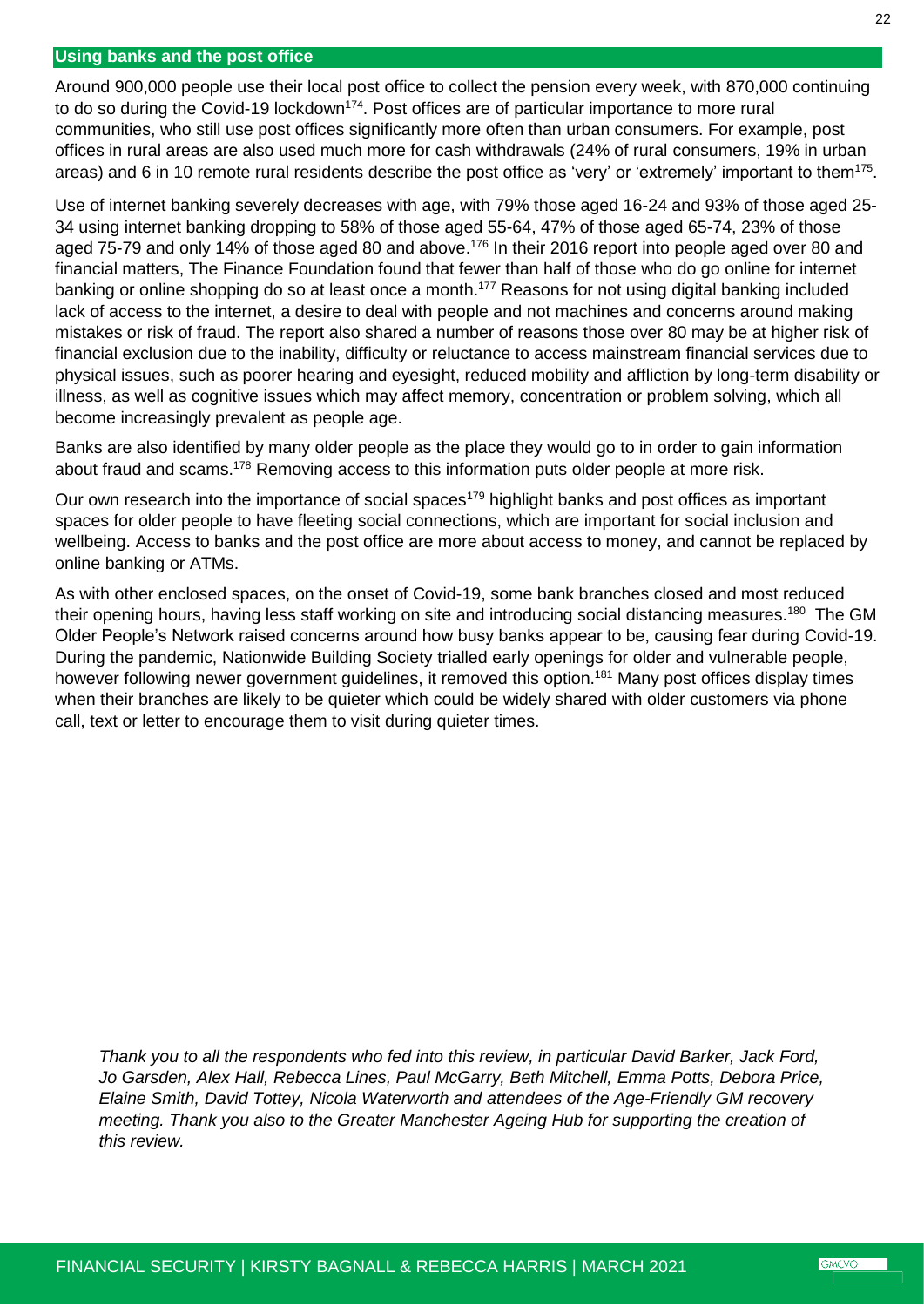<https://www.gmhsc.org.uk/news/carers-charter-to-boost-support-for-280000-gm-carers/>

[https://assets.publishing.service.gov.uk/government/uploads/system/uploads/attachment\\_data/file/214555/rrep773.pdf](https://assets.publishing.service.gov.uk/government/uploads/system/uploads/attachment_data/file/214555/rrep773.pdf)

[https://assets.publishing.service.gov.uk/government/uploads/system/uploads/attachment\\_data/file/214555/rrep773.pdf](https://assets.publishing.service.gov.uk/government/uploads/system/uploads/attachment_data/file/214555/rrep773.pdf)

<https://www.pensionspolicyinstitute.org.uk/research/research-reports/2019/2019-07-11-understanding-the-gender-pensions-gap/>

 [https://www.cambridge.org/core/journals/ageing-and-society/article/financial-debt-amongst-older-women-in-the-united-kingdom](https://www.cambridge.org/core/journals/ageing-and-society/article/financial-debt-amongst-older-women-in-the-united-kingdom-shame-abuse-and-resilience/874EC74F52B8437834631E762BFE438D)[shame-abuse-and-resilience/874EC74F52B8437834631E762BFE438D](https://www.cambridge.org/core/journals/ageing-and-society/article/financial-debt-amongst-older-women-in-the-united-kingdom-shame-abuse-and-resilience/874EC74F52B8437834631E762BFE438D)

- [https://www.ageuk.org.uk/globalassets/age-uk/documents/reports-and-publications/later\\_life\\_uk\\_factsheet.pdf](https://www.ageuk.org.uk/globalassets/age-uk/documents/reports-and-publications/later_life_uk_factsheet.pdf)
- <http://documents.manchester.ac.uk/display.aspx?DocID=49372>
- <https://www.ageing-better.org.uk/blogs/racial-inequality-felt-profoundly-those-later-life-boris-johnsons-new-commission-must-not> <https://www.ageing-better.org.uk/publications/state-of-ageing-2019>
- [https://www.ageuk.org.uk/Global/Conferences/Ageing\\_Ethnicity\\_Runnymede\\_doc%20pdf.pdf?dtrk](https://www.ageuk.org.uk/Global/Conferences/Ageing_Ethnicity_Runnymede_doc%20pdf.pdf?dtrk)

[https://www.ageuk.org.uk/Global/Conferences/Ageing\\_Ethnicity\\_Runnymede\\_doc%20pdf.pdf?dtrk](https://www.ageuk.org.uk/Global/Conferences/Ageing_Ethnicity_Runnymede_doc%20pdf.pdf?dtrk)

- [https://www.gov.uk/government/publications/Covid-19-understanding-the-impact-on-bame-communities](https://www.gov.uk/government/publications/covid-19-understanding-the-impact-on-bame-communities)
- <https://www.turn2us.org.uk/About-Us/News/What-is-the-cost-of-a-disability>
- <http://drpetermatthews.blogspot.com/2012/06/debunking-pink-pound-lgbt-poverty-and.html>
- <https://onlinelibrary.wiley.com/doi/abs/10.1111/j.0013-0427.2005.00417.x>
- <https://www.economist.com/the-economist-explains/2016/02/15/why-lesbians-tend-to-earn-more-than-heterosexual-women>

[https://www.ageuk.org.uk/globalassets/age-uk/documents/reports-and-publications/later\\_life\\_uk\\_factsheet.pdf](https://www.ageuk.org.uk/globalassets/age-uk/documents/reports-and-publications/later_life_uk_factsheet.pdf)

<https://lgbt.foundation/coronavirus/hiddenfigures>

[https://www.ageuk.org.uk/globalassets/age-uk/documents/reports-and-publications/reports-and-briefings/money-](https://www.ageuk.org.uk/globalassets/age-uk/documents/reports-and-publications/reports-and-briefings/money-matters/poverty_in_later_life_briefing_2019.pdf)

[matters/poverty\\_in\\_later\\_life\\_briefing\\_2019.pdf](https://www.ageuk.org.uk/globalassets/age-uk/documents/reports-and-publications/reports-and-briefings/money-matters/poverty_in_later_life_briefing_2019.pdf)

<sup>20</sup> The Age of Ageing Better, Dr Anna Dixon (2020), https://www.bloomsbury.com/uk/the-age-of-ageing-better-9781472960733/ [https://www.ageuk.org.uk/globalassets/age-uk/documents/reports-and-publications/reports-and-briefings/money-](https://www.ageuk.org.uk/globalassets/age-uk/documents/reports-and-publications/reports-and-briefings/money-matters/poverty_in_later_life_briefing_2019.pdf)

[matters/poverty\\_in\\_later\\_life\\_briefing\\_2019.pdf](https://www.ageuk.org.uk/globalassets/age-uk/documents/reports-and-publications/reports-and-briefings/money-matters/poverty_in_later_life_briefing_2019.pdf)

<sup>22</sup> The Age of Ageing Better, Dr Anna Dixon (2020), https://www.bloomsbury.com/uk/the-age-of-ageing-better-9781472960733/ [https://www.ageuk.org.uk/latest-press/articles/2019/april2/nearly-a-million-older-people-just-one-big-bill-away-from-financial-](https://www.ageuk.org.uk/latest-press/articles/2019/april2/nearly-a-million-older-people-just-one-big-bill-away-from-financial-disaster-as-new-report-shows-reality-of-trying-to-meet-the-extra-costs-of-ageing-on-a-low-income/)

[disaster-as-new-report-shows-reality-of-trying-to-meet-the-extra-costs-of-ageing-on-a-low-income/](https://www.ageuk.org.uk/latest-press/articles/2019/april2/nearly-a-million-older-people-just-one-big-bill-away-from-financial-disaster-as-new-report-shows-reality-of-trying-to-meet-the-extra-costs-of-ageing-on-a-low-income/)

[https://www.greatermanchester-ca.gov.uk/media/1166/gm\\_ageing\\_strategy.pdf](https://www.greatermanchester-ca.gov.uk/media/1166/gm_ageing_strategy.pdf)

<https://pdfs.semanticscholar.org/b50e/b01ddf1b79c206f6723d461476585f24ab94.pdf>

https://pdfs.semanticscholar.org/b50e/b01ddf1b79c206f6723d461476585f24ab94.pdf

- <https://www.reuters.com/article/us-poverty-brain-idUSBRE97S10W20130829>
- [http://muslimnews.co.uk/news/uk/uk-Covid-19-push-1m-brits-poverty/](http://muslimnews.co.uk/news/uk/uk-covid-19-push-1m-brits-poverty/)
- <https://restless.co.uk/press/universal-credit-claims-amongst-the-over-50s-more-than-double-since-march/>
- [https://www.ageuk.org.uk/globalassets/age-uk/documents/reports-and-publications/reports-and-briefings/money-matters/lr-6064](https://www.ageuk.org.uk/globalassets/age-uk/documents/reports-and-publications/reports-and-briefings/money-matters/lr-6064-age-uk-financial-hardship-final_v1.pdf) [age-uk-financial-hardship-final\\_v1.pdf](https://www.ageuk.org.uk/globalassets/age-uk/documents/reports-and-publications/reports-and-briefings/money-matters/lr-6064-age-uk-financial-hardship-final_v1.pdf)

[https://assets.publishing.service.gov.uk/government/uploads/system/uploads/attachment\\_data/file/801594/fraud-and-error-stats](https://assets.publishing.service.gov.uk/government/uploads/system/uploads/attachment_data/file/801594/fraud-and-error-stats-release-2018-2019-estimates.pdf)[release-2018-2019-estimates.pdf](https://assets.publishing.service.gov.uk/government/uploads/system/uploads/attachment_data/file/801594/fraud-and-error-stats-release-2018-2019-estimates.pdf)

<https://theovertake.com/~beta/its-a-total-mess-400m-in-disability-benefits-goes-unclaimed-each-year/>

<https://theovertake.com/~beta/its-a-total-mess-400m-in-disability-benefits-goes-unclaimed-each-year/>

34 The Age of Ageing Better, Dr Anna Dixon (2020), https://www.bloomsbury.com/uk/the-age-of-ageing-better-9781472960733/

<https://www.theguardian.com/society/2019/jun/26/a-million-pensioners-in-poverty-because-of-unclaimed-benefits>

 [https://assets.publishing.service.gov.uk/government/uploads/system/uploads/attachment\\_data/file/867973/income-related-benefits](https://assets.publishing.service.gov.uk/government/uploads/system/uploads/attachment_data/file/867973/income-related-benefits-estimates-of-take-up-2017-2018.pdf)[estimates-of-take-up-2017-2018.pdf](https://assets.publishing.service.gov.uk/government/uploads/system/uploads/attachment_data/file/867973/income-related-benefits-estimates-of-take-up-2017-2018.pdf)

 [https://www.greatermanchester-ca.gov.uk/news/older-people-urged-to-claim-pension-credit-to-ensure-they-can-access-a-free-tv](https://www.greatermanchester-ca.gov.uk/news/older-people-urged-to-claim-pension-credit-to-ensure-they-can-access-a-free-tv-licence/)[licence/](https://www.greatermanchester-ca.gov.uk/news/older-people-urged-to-claim-pension-credit-to-ensure-they-can-access-a-free-tv-licence/)

38 The Age of Ageing Better, Dr Anna Dixon (2020), https://www.bloomsbury.com/uk/the-age-of-ageing-better-9781472960733/

<https://www.independentage.org/credit-where-its-due>

<https://www.theguardian.com/society/2019/jun/26/a-million-pensioners-in-poverty-because-of-unclaimed-benefits>

<https://commonslibrary.parliament.uk/home-affairs/communities/the-local-impact-of-changes-to-free-tv-licences-for-over-75s/>

 [https://www.ageuk.org.uk/latest-press/articles/2019/january/scrapping-the-free-tv-licence-could-push-more-than-50000-pensioners](https://www.ageuk.org.uk/latest-press/articles/2019/january/scrapping-the-free-tv-licence-could-push-more-than-50000-pensioners-into-poverty-warns-age-uk/)[into-poverty-warns-age-uk/](https://www.ageuk.org.uk/latest-press/articles/2019/january/scrapping-the-free-tv-licence-could-push-more-than-50000-pensioners-into-poverty-warns-age-uk/)

 [https://www.ageuk.org.uk/globalassets/age-uk/documents/reports-and-publications/reports-and-briefings/money-matters/lr-6064](https://www.ageuk.org.uk/globalassets/age-uk/documents/reports-and-publications/reports-and-briefings/money-matters/lr-6064-age-uk-financial-hardship-final_v1.pdf) [age-uk-financial-hardship-final\\_v1.pdf](https://www.ageuk.org.uk/globalassets/age-uk/documents/reports-and-publications/reports-and-briefings/money-matters/lr-6064-age-uk-financial-hardship-final_v1.pdf)

- <https://www.ageuk.org.uk/our-impact/campaigning/save-free-tv-for-older-people/>
- <https://www.ageuk.org.uk/information-advice/money-legal/benefits-entitlements/pension-credit/#howhelp>

https://www.ft.com/content/9eb440b6-4519-43a3-aba9-99b87926dd74

<https://moneyfacts.co.uk/news/retirement/average-annuity-income-falls-to-lowest-point-on-record/>

 <https://www.moneywise.co.uk/news/2020-04-29/coronavirus-nine-ten-pension-funds-suffer-losses-annuities-hit-record-lows> <https://www.ftadviser.com/pensions/2020/07/06/pensions-hit-hardest-by-furlough/>

- <https://www.thisismoney.co.uk/money/pensions/article-8422745/Coronavirus-hit-pensions-force-delay-retirement.html>
- <https://www.thisismoney.co.uk/money/pensions/article-8422745/Coronavirus-hit-pensions-force-delay-retirement.html>

[https://www.ajbell.co.uk/news/1-10-over-55s-dipping-their-pension-early-due-Covid-19](https://www.ajbell.co.uk/news/1-10-over-55s-dipping-their-pension-early-due-covid-19)

- [https://www.ajbell.co.uk/news/1-10-over-55s-dipping-their-pension-early-due-Covid-19](https://www.ajbell.co.uk/news/1-10-over-55s-dipping-their-pension-early-due-covid-19)
- [https://employeebenefits.co.uk/Covid-19-employees-retiring/](https://employeebenefits.co.uk/covid-19-employees-retiring/)

<https://www.ageing-better.org.uk/sites/default/files/2020-07/Ipsos-Mori-Greater-Manchester.pdf>

56 The Age of Ageing Better, Dr Anna Dixon (2020), https://www.bloomsbury.com/uk/the-age-of-ageing-better-9781472960733/

- <https://www.gov.uk/government/collections/family-resources-survey--2>
- https://www.ageuk.org.uk/globalassets/age-uk/documents/reports-and-publications/reports-and-briefings/money-matters/lr-6064 age-uk-financial-hardship-final\_v1.pdf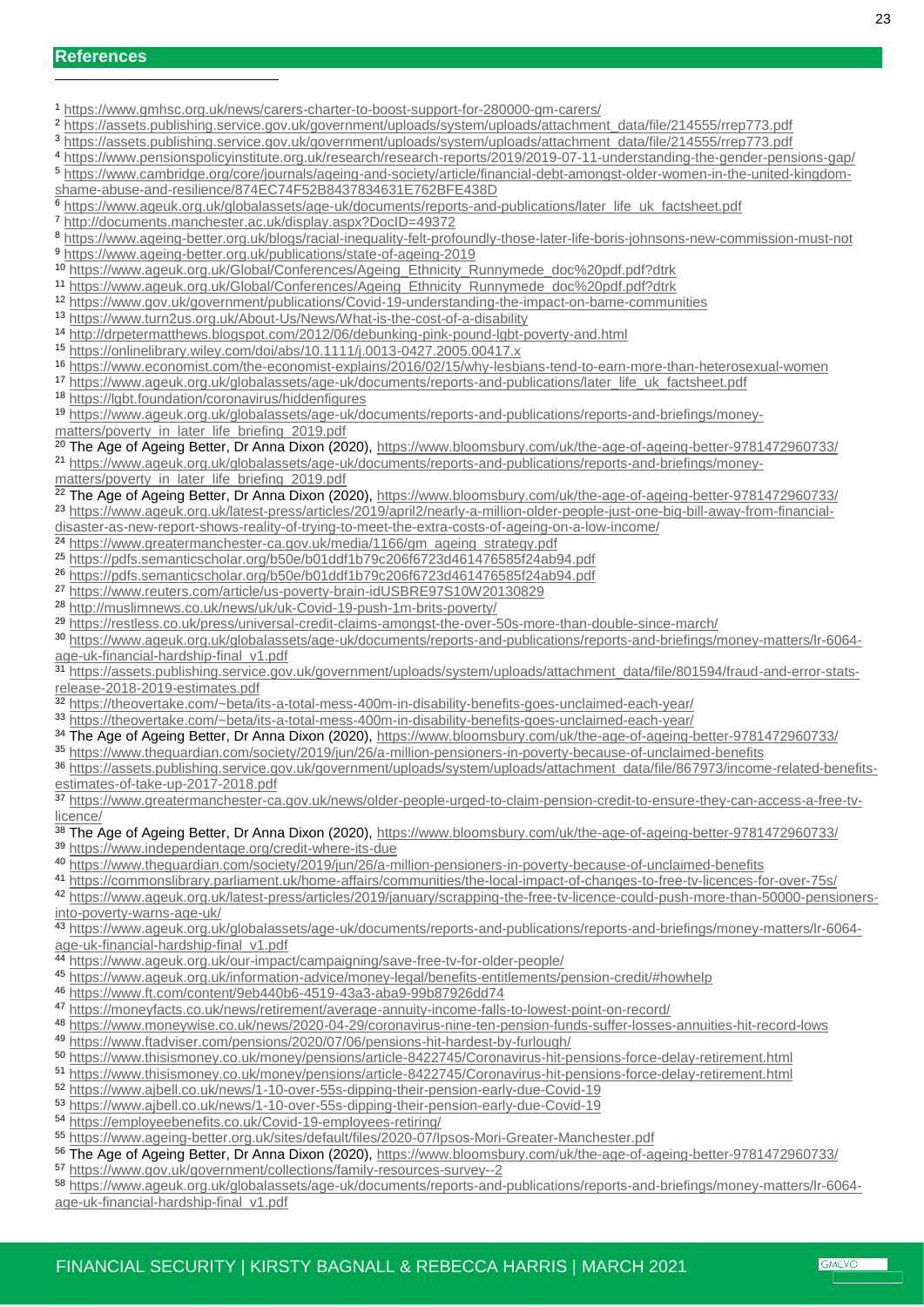age-uk-financial-hardship-final\_v1.pdf

 $\overline{a}$ 

https://www.ageuk.org.uk/globalassets/age-uk/documents/reports-and-publications/reports-and-briefings/money-

matters/rb\_june13\_problem\_debt\_among\_older\_people.pdf

<https://pdfs.semanticscholar.org/b50e/b01ddf1b79c206f6723d461476585f24ab94.pdf>

<https://www.insuringwomensfutures.co.uk/wp-content/uploads/2018/01/Risks-in-Life-Report.pdf>

<https://www.aviva.co.uk/aviva-edit/your-money-articles/how-the-gender-divide-affects-your-finances/>

<https://www.bbc.co.uk/news/business-56315730>

 https://www.cambridge.org/core/journals/ageing-and-society/article/financial-debt-amongst-older-women-in-the-united-kingdomshame-abuse-and-resilience/874EC74F52B8437834631E762BFE438D

66 https://www.cambridge.org/core/journals/ageing-and-society/article/financial-debt-amongst-older-women-in-the-united-kingdomshame-abuse-and-resilience/874EC74F52B8437834631E762BFE438D

<https://www.yourmoney.com/retirement/60-people-dont-will/>

<https://www.which.co.uk/news/2018/12/half-of-adults-dont-have-wills-but-what-happens-to-your-children-when-you-die/>

<https://www.moneyadviceservice.org.uk/en/articles/using-a-solicitor-to-write-your-will>

<http://familybuildingsociety.co.uk/nmsruntime/saveasdialog.aspx?lID=556&sID=611>

<https://freewillsmonth.org.uk/>

<https://www.ageuk.org.uk/latest-press/articles/2019/july/older-person-becomes-fraud-victim-every-40-seconds/>

<https://www.tradingstandards.uk/media/documents/policy/research/stand-against-scams-final-9.pdf>

<https://aboutmanchester.co.uk/police-recruit-senior-scam-busters-team-to-tackle-fraud/>

 [https://www.thepensionsregulator.gov.uk/en/media-hub/press-releases/2020-press-releases/pension-schemes-to-issue-Covid-19](https://www.thepensionsregulator.gov.uk/en/media-hub/press-releases/2020-press-releases/pension-schemes-to-issue-covid-19-transfer-warning-to-savers) [transfer-warning-to-savers](https://www.thepensionsregulator.gov.uk/en/media-hub/press-releases/2020-press-releases/pension-schemes-to-issue-covid-19-transfer-warning-to-savers)

[https://www.ageuk.org.uk/globalassets/age-uk/documents/reports-and-publications/reports-and-briefings/safe-at-](https://www.ageuk.org.uk/globalassets/age-uk/documents/reports-and-publications/reports-and-briefings/safe-at-home/rb_mar18_applying_the_brakes.pdf)

[home/rb\\_mar18\\_applying\\_the\\_brakes.pdf](https://www.ageuk.org.uk/globalassets/age-uk/documents/reports-and-publications/reports-and-briefings/safe-at-home/rb_mar18_applying_the_brakes.pdf)

<https://www.ofcom.org.uk/about-ofcom/latest/features-and-news/nhs-test-and-trace-scams>

<https://www.bbc.co.uk/news/uk-wales-53227725>

[https://www.friendsagainstscams.org.uk/article/505/beware\\_of\\_Covid\\_19\\_scams](https://www.friendsagainstscams.org.uk/article/505/beware_of_covid_19_scams)

[https://www.nidirect.gov.uk/articles/coronavirus-Covid-19-consumer-advice-about-scams](https://www.nidirect.gov.uk/articles/coronavirus-covid-19-consumer-advice-about-scams)

[https://www.ageuk.org.uk/globalassets/age-uk/documents/reports-and-publications/reports-and-briefings/safe-at-](https://www.ageuk.org.uk/globalassets/age-uk/documents/reports-and-publications/reports-and-briefings/safe-at-home/rb_mar18_applying_the_brakes.pdf)

[home/rb\\_mar18\\_applying\\_the\\_brakes.pdf](https://www.ageuk.org.uk/globalassets/age-uk/documents/reports-and-publications/reports-and-briefings/safe-at-home/rb_mar18_applying_the_brakes.pdf)

[https://www.ageuk.org.uk/documents/en-gb/for-professionals/policy/money-matters/report\\_age\\_friendly\\_banking.pdf?dtrk=true](https://www.ageuk.org.uk/documents/en-gb/for-professionals/policy/money-matters/report_age_friendly_banking.pdf?dtrk=true)

<https://aboutmanchester.co.uk/police-recruit-senior-scam-busters-team-to-tackle-fraud/>

<https://www.friendsagainstscams.org.uk/about-us>

[https://www.olderpeoplewales.com/en/news/news/20-06-05/Protecting\\_and\\_Safeguarding\\_Older\\_People\\_Covid-](https://www.olderpeoplewales.com/en/news/news/20-06-05/Protecting_and_Safeguarding_Older_People_Covid-19_Information_Pack.aspx)

[19\\_Information\\_Pack.aspx](https://www.olderpeoplewales.com/en/news/news/20-06-05/Protecting_and_Safeguarding_Older_People_Covid-19_Information_Pack.aspx)

[https://ambitionforageing.org.uk/alternatives-cash-during-Covid-19](https://ambitionforageing.org.uk/alternatives-cash-during-covid-19)

<https://www.accesstocash.org.uk/media/1159/interim-report-final-web.pdf>

<https://www.ippr.org/files/2020-01/not-cashless-but-less-cash-jan20.pdf>

<http://www.cpa.org.uk/information/reviews/financialabuse240408%5B1%5D.pdf>

<https://www.telegraph.co.uk/money/consumer-affairs/cash-use-halves-public-stays-home-avoid-coronavirus/>

[https://action.which.co.uk/page/-/pdfs/Banking\\_in\\_the\\_new\\_normal180820.pdf](https://action.which.co.uk/page/-/pdfs/Banking_in_the_new_normal180820.pdf)

[https://action.which.co.uk/page/-/pdfs/Banking\\_in\\_the\\_new\\_normal180820.pdf](https://action.which.co.uk/page/-/pdfs/Banking_in_the_new_normal180820.pdf)

[https://assets.publishing.service.gov.uk/government/uploads/system/uploads/attachment\\_data/file/871799/Budget\\_2020\\_Web\\_Acces](https://assets.publishing.service.gov.uk/government/uploads/system/uploads/attachment_data/file/871799/Budget_2020_Web_Accessible_Complete.pdf) [sible\\_Complete.pdf](https://assets.publishing.service.gov.uk/government/uploads/system/uploads/attachment_data/file/871799/Budget_2020_Web_Accessible_Complete.pdf)

<https://www.nytimes.com/2020/01/23/nyregion/nyc-cashless-ban.html>

<https://www.theguardian.com/money/2020/feb/07/quarter-uk-cash-machines-charging-fees>

<https://www.thisismoney.co.uk/money/news/article-1697649/Thousands-more-post-offices-face-closure.html>

[https://www.ageuk.org.uk/Documents/EN-GB/For-professionals/Consumer-issues/the\\_way\\_we\\_pay\\_research\\_report.pdf?dtrk=true](https://www.ageuk.org.uk/Documents/EN-GB/For-professionals/Consumer-issues/the_way_we_pay_research_report.pdf?dtrk=true) <https://researchbriefings.files.parliament.uk/documents/CBP-7405/CBP-7405.pdf>

[https://www.waspi.co.uk/waspi\\_ask/](https://www.waspi.co.uk/waspi_ask/)

[https://www.waspi.co.uk/2020/04/18/mps-call-to-action-Covid-19/](https://www.waspi.co.uk/2020/04/18/mps-call-to-action-covid-19/)

[https://secure.avaaz.org/en/community\\_petitions/Secretary\\_of\\_State\\_for\\_Work\\_Pensions\\_StatePension\\_BackTo60\\_for\\_50sWomen/](https://secure.avaaz.org/en/community_petitions/Secretary_of_State_for_Work_Pensions_StatePension_BackTo60_for_50sWomen/) <http://waspi.co.uk/>

103 Work and Pensions Committee, [https://publications.parliament.uk/pa/cm201516/cmselect/cmworpen/899/899.pdf,](https://publications.parliament.uk/pa/cm201516/cmselect/cmworpen/899/899.pdf) HC 899, March 2016, Summary; [https://www.parliament.uk/business/committees/committees-a-z/commons-select/work-and-pensions-](https://www.parliament.uk/business/committees/committees-a-z/commons-select/work-and-pensions-committee/news-parliament-2015/early-drawing-state-pension-launch-15-16)

[committee/news-parliament-2015/early-drawing-state-pension-launch-15-16](https://www.parliament.uk/business/committees/committees-a-z/commons-select/work-and-pensions-committee/news-parliament-2015/early-drawing-state-pension-launch-15-16) 

104 Office for National Statistics, (2019), A01: Summary of labour market statistics, October-December 2018 based /

<https://www.ageing-better.org.uk/sites/default/files/2019-11/The-State-of-Ageing-2019-Adding-life-to-our-years.pdf>

<http://www.ageingwellinwales.com/Libraries/Documents/Missing-Million-1---Employment-Challenges-of-the-Over-50s.pdf>

 <https://www.ageing-better.org.uk/sites/default/files/2019-11/The-State-of-Ageing-2019-Adding-life-to-our-years.pdf> [https://www.greatermanchester-ca.gov.uk/media/1166/gm\\_ageing\\_strategy.pdf](https://www.greatermanchester-ca.gov.uk/media/1166/gm_ageing_strategy.pdf)

108 The Age of Ageing Better, Dr Anna Dixon (2020), https://www.bloomsbury.com/uk/the-age-of-ageing-better-9781472960733/ ONS (2019), Unemployment by age and duration (seasonally adjusted) February-April 2019

 The Age of Ageing Better, Dr Anna Dixon (2020), https://www.bloomsbury.com/uk/the-age-of-ageing-better-9781472960733/ 111 Addressing worklessness and job insecurity amongst people aged 50 and over in Greater Manchester, Centre for Ageing Better  $(2017)$ 

<https://www.ageing-better.org.uk/sites/default/files/2019-11/The-State-of-Ageing-2019-Adding-life-to-our-years.pdf>

113 The Age of Ageing Better, Dr Anna Dixon (2020), https://www.bloomsbury.com/uk/the-age-of-ageing-better-9781472960733/ [www.carersuk.org/images/News\\_and\\_campaigns/Juggling\\_work\\_and\\_unpaid\\_care\\_report\\_final\\_0119\\_WEB.pdf](http://www.carersuk.org/images/News_and_campaigns/Juggling_work_and_unpaid_care_report_final_0119_WEB.pdf)

<https://www.carersweek.org/images/CW%202020%20Research%20Report%20WEB.pdf>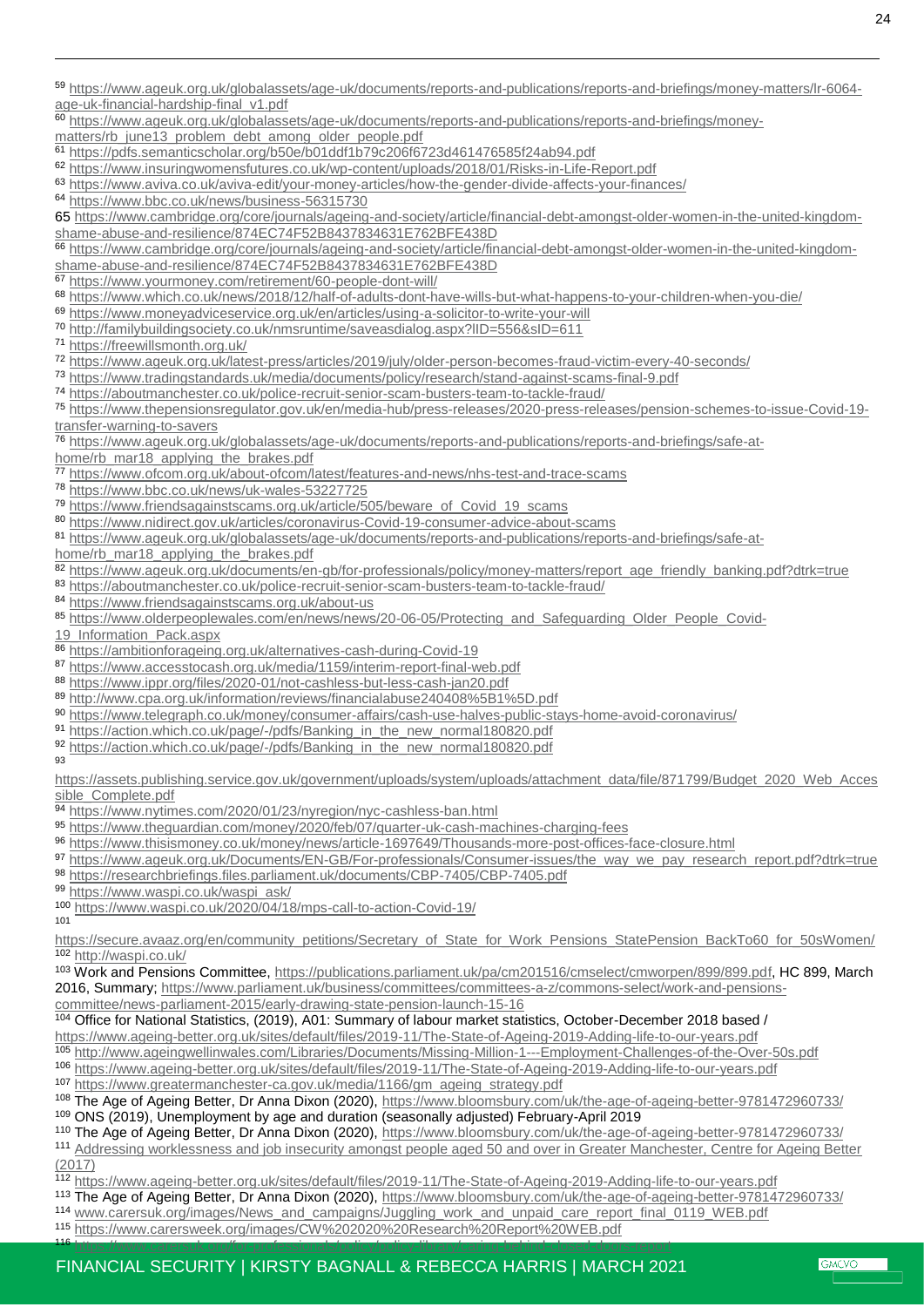**GMCVO** 

- [http://circle.group.shef.ac.uk/2020/06/17/caring-Covid19-report/](http://circle.group.shef.ac.uk/2020/06/17/caring-covid19-report/)
- https://www.carersuk.org/for-professionals/policy/policy-library/facts-about-carers-2019
- [http://www.carersuk.org/images/News\\_and\\_campaigns/Juggling\\_work\\_and\\_unpaid\\_care\\_report\\_final\\_0119\\_WEB.pdf](http://www.carersuk.org/images/News_and_campaigns/Juggling_work_and_unpaid_care_report_final_0119_WEB.pdf)
- <https://www.goldmansachs.com/insights/pages/womenomics-5.0/multimedia/womenomics-5.0-report.pdf>
- https://www.npi.org.uk/files/2114/6411/1359/Carers\_and\_poverty\_in\_the\_UK\_-\_full\_report.pdf
- <https://www.gmhsc.org.uk/news/carers-charter-to-boost-support-for-280000-gm-carers/>
- [https://www.resolutionfoundation.org/app/uploads/2014/08/Unfinished\\_Business\\_FINAL\\_3.pdf](https://www.resolutionfoundation.org/app/uploads/2014/08/Unfinished_Business_FINAL_3.pdf)
- <https://www.carersuk.org/news-and-campaigns/campaigns/fairer-for-carers>
- <https://www.who.int/ageing/health-systems/en/>

 $\overline{a}$ 

 https://www.ageuk.org.uk/globalassets/age-uk/documents/reports-and-publications/reports-and-briefings/money-matters/lr-6064 age-uk-financial-hardship-final\_v1.pdf

<https://www.ageuk.org.uk/latest-press/archive/older-people-care-needs-not-getting-help/>

- https://www.nao.org.uk/wp-content/uploads/2018/07/Adult-social-care-at-a-glance.pdf
- [https://www.researchgate.net/publication/242535948\\_Life\\_course\\_influences\\_and\\_well-being\\_in\\_later\\_life\\_a\\_review](https://www.researchgate.net/publication/242535948_Life_course_influences_and_well-being_in_later_life_a_review)
- <https://www.ons.gov.uk/peoplepopulationandcommunity/healthandsocialcare/disability/bulletins/disabilityandemploymentuk/2019>
- <https://www.bbc.co.uk/news/uk-53280011>

[https://www.ons.gov.uk/peoplepopulationandcommunity/healthandsocialcare/conditionsanddiseases/articles/impactofcoronavirusin](https://www.ons.gov.uk/peoplepopulationandcommunity/healthandsocialcare/conditionsanddiseases/articles/impactofcoronavirusincarehomesinenglandvivaldi/26mayto19june2020) [carehomesinenglandvivaldi/26mayto19june2020](https://www.ons.gov.uk/peoplepopulationandcommunity/healthandsocialcare/conditionsanddiseases/articles/impactofcoronavirusincarehomesinenglandvivaldi/26mayto19june2020)

<https://www.theguardian.com/commentisfree/2020/apr/14/coronavirus-social-care-crisis-andy-burnham-nhs>

- <https://www.theguardian.com/society/2020/jul/26/uk-ministers-looking-at-plans-to-raise-taxes-for-over-40s-to-pay-for-social-care>
- <https://www.ageing-better.org.uk/sites/default/files/2019-11/The-State-of-Ageing-2019-Adding-life-to-our-years.pdf>

136 Ministry for Housing, Communities and Local Government, (2019), English Housing Survey 2017-18

<https://www.ageing-better.org.uk/sites/default/files/2019-11/The-State-of-Ageing-2019-Adding-life-to-our-years.pdf>

- [https://www.ageuk.org.uk/globalassets/age-uk/documents/reports-and-publications/reports-and-briefings/money](https://www.ageuk.org.uk/globalassets/age-uk/documents/reports-and-publications/reports-and-briefings/money-matters/poverty_in_later_life_briefing_2019.pdf)[matters/poverty\\_in\\_later\\_life\\_briefing\\_2019.pdf](https://www.ageuk.org.uk/globalassets/age-uk/documents/reports-and-publications/reports-and-briefings/money-matters/poverty_in_later_life_briefing_2019.pdf)
- <https://www.ageuk.org.uk/latest-press/articles/2019/october/age-uk-urges-government-to-abolish-section-21/>

#### Office for National Statistics; National Records of Scotland; Northern Ireland Statistics and Research Agency (2016): 2011 Census aggregate data

- <https://www.ageing-better.org.uk/sites/default/files/2019-11/The-State-of-Ageing-2019-Adding-life-to-our-years.pdf>
- <https://www.ageuk.org.uk/latest-press/articles/2019/october/age-uk-urges-government-to-abolish-section-21/>
- [https://www.generationrent.org/eviction\\_ban\\_extension](https://www.generationrent.org/eviction_ban_extension)
- https://www.ageuk.org.uk/latest-press/articles/2019/october/age-uk-urges-government-to-abolish-section-21/
- <https://www.ageing-better.org.uk/sites/default/files/2019-11/The-State-of-Ageing-2019-Adding-life-to-our-years.pdf>
- <https://www.northern-consortium.org.uk/wp-content/uploads/2018/10/The-Hidden-Costs-of-Poor-Quality-Housing-in-the-North.pdf>
- <https://www.northern-consortium.org.uk/wp-content/uploads/2018/10/The-Hidden-Costs-of-Poor-Quality-Housing-in-the-North.pdf>
- 148 he Age of Ageing Better, Dr Anna Dixon (2020), https://www.bloomsbury.com/uk/the-age-of-ageing-better-9781472960733/
- <https://www.northern-consortium.org.uk/wp-content/uploads/2018/10/The-Hidden-Costs-of-Poor-Quality-Housing-in-the-North.pdf> https://www.bre.co.uk/filelibrary/pdf/87741-Cost-of-Poor-Housing-Briefing-Paper-v3.pdf
- <https://www.ageing-better.org.uk/our-work/safe-accessible-homes>

<https://www.ageing-better.org.uk/sites/default/files/2019-11/The-State-of-Ageing-2019-Adding-life-to-our-years.pdf>

- [https://assets.publishing.service.gov.uk/government/uploads/system/uploads/attachment\\_data/file/867973/income-related-](https://assets.publishing.service.gov.uk/government/uploads/system/uploads/attachment_data/file/867973/income-related-benefits-estimates-of-take-up-2017-2018.pdf)
- [benefits-estimates-of-take-up-2017-2018.pdf](https://assets.publishing.service.gov.uk/government/uploads/system/uploads/attachment_data/file/867973/income-related-benefits-estimates-of-take-up-2017-2018.pdf)
- <https://www.kcl.ac.uk/scwru/pubs/2007/okeefeetal2007ukstudyprevalence.pdf>
- <http://www.cpa.org.uk/information/reviews/financialabuse240408%5B1%5D.pdf>
- <http://www.cpa.org.uk/information/reviews/financialabuse240408%5B1%5D.pdf>
- [https://www.norfolksafeguardingadultsboard.info/assets/USEFUL-REPORTS/Financial-Abuse-Evidence-Review-NOV2015AGE-](https://www.norfolksafeguardingadultsboard.info/assets/USEFUL-REPORTS/Financial-Abuse-Evidence-Review-NOV2015AGE-UK-RESEARCH.pdf)[UK-RESEARCH.pdf](https://www.norfolksafeguardingadultsboard.info/assets/USEFUL-REPORTS/Financial-Abuse-Evidence-Review-NOV2015AGE-UK-RESEARCH.pdf)
- <https://www.ncbi.nlm.nih.gov/books/NBK98784/>
- <https://www.bbc.co.uk/news/av/world-53014211/coronavirus-domestic-violence-increases-globally-during-lockdown>
- [https://www.olderpeoplewales.com/en/news/news/20-06-05/Protecting\\_and\\_Safeguarding\\_Older\\_People\\_Covid-](https://www.olderpeoplewales.com/en/news/news/20-06-05/Protecting_and_Safeguarding_Older_People_Covid-19_Information_Pack.aspx)

[19\\_Information\\_Pack.aspx](https://www.olderpeoplewales.com/en/news/news/20-06-05/Protecting_and_Safeguarding_Older_People_Covid-19_Information_Pack.aspx)

- <https://www.gov.uk/government/publications/safeguarding-strategy-2019-to-2025-office-of-the-public-guardian>
- <https://mountainscholar.org/bitstream/handle/10976/260/CUCS2013100001ETDSPHPG.pdf?sequence=1>
- <https://www.saga.co.uk/magazine/money/personal-finance/giving/a-guide-to-giving-money-to-your-family>
- <https://www.legalandgeneral.com/landg-assets/adviser/retirement/literature-and-forms/articles-and-reports/BoMaD.pdf>
- <https://www.ft.com/content/b487438a-4f07-11e9-b401-8d9ef1626294>
- <https://www.ft.com/content/b487438a-4f07-11e9-b401-8d9ef1626294>
- <https://jhupbooks.press.jhu.edu/title/inheritance-contemporary-america>

#### Shapiro, Thomas M. 2003. The Hidden Cost of Being African American: How Wealth Perpetuates Inequality. New York: Oxford University Press.

<https://www.ifs.org.uk/publications/14949>

[78internetbankingbyagegroup2018](https://www.ons.gov.uk/peoplepopulationandcommunity/householdcharacteristics/homeinternetandsocialmediausage/adhocs/009078internetbankingbyagegroup2018)

- <https://www.ncbi.nlm.nih.gov/books/NBK184354/#sec72>
- [https://www.legalandgeneralgroup.com/media-centre/blogs/our-future-financial-lives-the-intergenerational-impact-of-an-ageing](https://www.legalandgeneralgroup.com/media-centre/blogs/our-future-financial-lives-the-intergenerational-impact-of-an-ageing-population/)[population/](https://www.legalandgeneralgroup.com/media-centre/blogs/our-future-financial-lives-the-intergenerational-impact-of-an-ageing-population/)
- <https://reba.global/reports/report-realigning-workplace-savings-to-meet-the-needs-of-millennials>
- [https://www.ageuk.org.uk/Global/Conferences/Ageing\\_Ethnicity\\_Runnymede\\_doc%20pdf.pdf?dtrk](https://www.ageuk.org.uk/Global/Conferences/Ageing_Ethnicity_Runnymede_doc%20pdf.pdf?dtrk)
- <https://www.mirror.co.uk/money/coronavirus-870000-pensioners-forced-collect-21934351>
- [https://www.citizensadvice.org.uk/cymraeg/amdanom-ni/policy/policy-research-topics/post-policy-research-and-consultation](https://www.citizensadvice.org.uk/cymraeg/amdanom-ni/policy/policy-research-topics/post-policy-research-and-consultation-responses/post-policy-research/rural-post-office-use/)[responses/post-policy-research/rural-post-office-use/](https://www.citizensadvice.org.uk/cymraeg/amdanom-ni/policy/policy-research-topics/post-policy-research-and-consultation-responses/post-policy-research/rural-post-office-use/)

[https://www.ons.gov.uk/peoplepopulationandcommunity/householdcharacteristics/homeinternetandsocialmediausage/adhocs/0090](https://www.ons.gov.uk/peoplepopulationandcommunity/householdcharacteristics/homeinternetandsocialmediausage/adhocs/009078internetbankingbyagegroup2018)